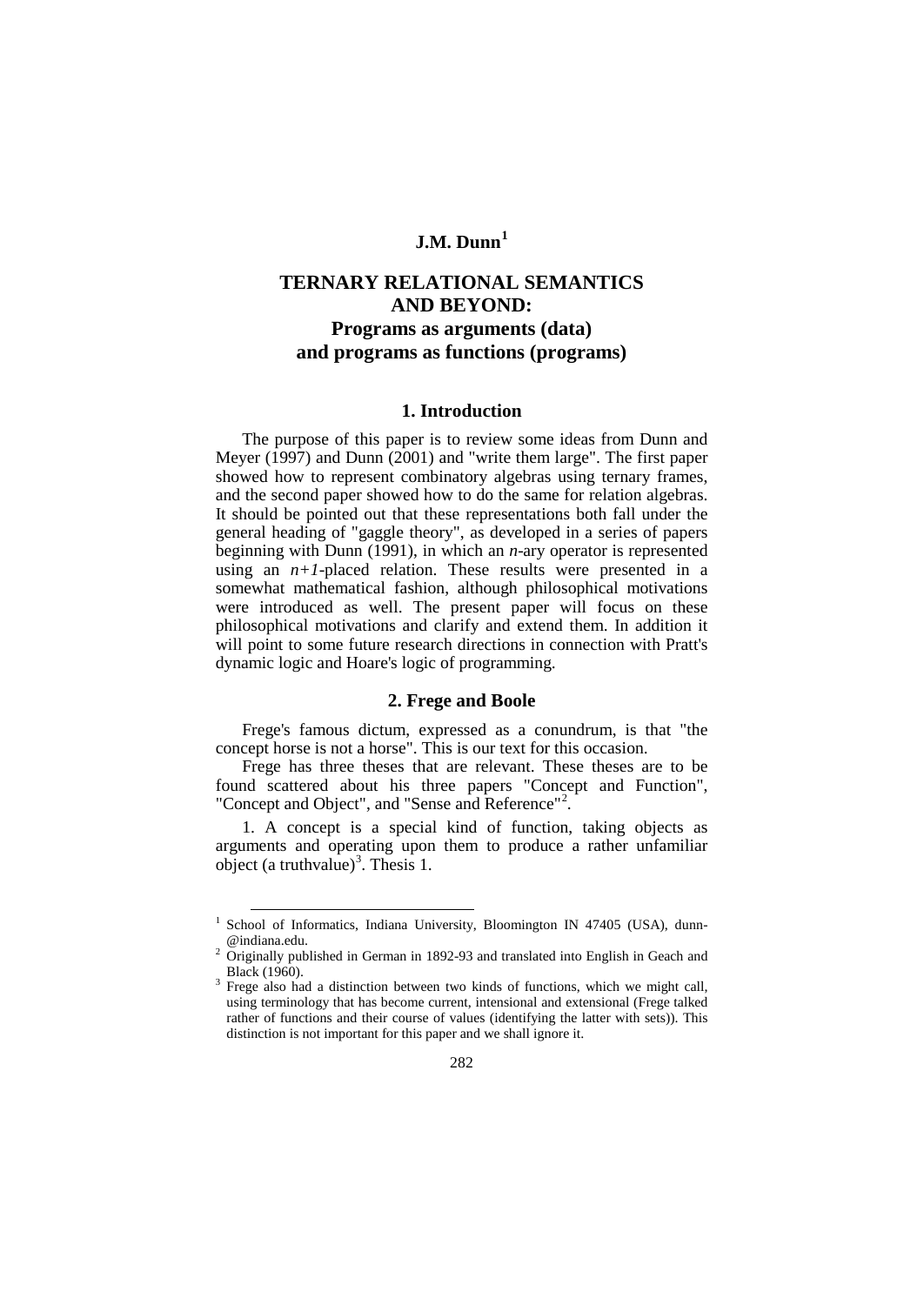2. A function is a very different thing than its argument, and in fact a function cannot itself ever be an argument (functions are "incomplete" whereas their arguments are "complete"). Thesis 2.

3. A definite description ('the so-and-so') refers to an object. Thesis 3. From 3 we conclude:

4. The definite description `the concept horse' refers to an object.

From1and 2 we conclude

5. A concept cannot be an object.

And so we get something very close to Frege's dictum (but not yet a conundrum):

6. The reference of the definite description `the concept horse' is not a concept.

But the following seemingly obvious principle gives the conundrum:

7. The reference of a definite description `the so-and-so' is the soand-so.

For now we can conclude:

8. The reference of a definite description `the concept horse' is the concept horse.

And using substitution of identicals, from 6 and 8, we finally obtain the conundrum:

9. The concept horse is not a concept.

Thus, the concept horse, given the argument Man of War, gives the value True, and given the argument Francis (the talking mule) it gives the value False. Frege's point is that there is a very distinct difference between referring to a function, and using it. Frege liked to talk of concepts/functions as complete (saturated) items, and of concepts/functions as complete (saturated) items, and objects/arguments as incomplete (unsaturated) items.

Perhaps a more contemporary way of making the distinction is to say that when we refer to the concept horse by using the phrase "the concept horse" we are referring to a static object, and not to the function in its full dynamic nature.

Modern logicians can make this distinction using the lambda notation of Church (1941). Thus  $x + 1$  is incomplete, waiting for an argument to be input to the variable  $x$ , say 2, before producing the output value  $2 + 1 = 3$ . Whereas  $λx(x + 1)$  is complete and denotes the function that applied to an argument *x* returns the result  $x +1$ : It can have functions applied to it as an argument. For example, we can apply iteration to it so as to obtain  $\lambda x(x + 2)$ . Frege goes on at length to make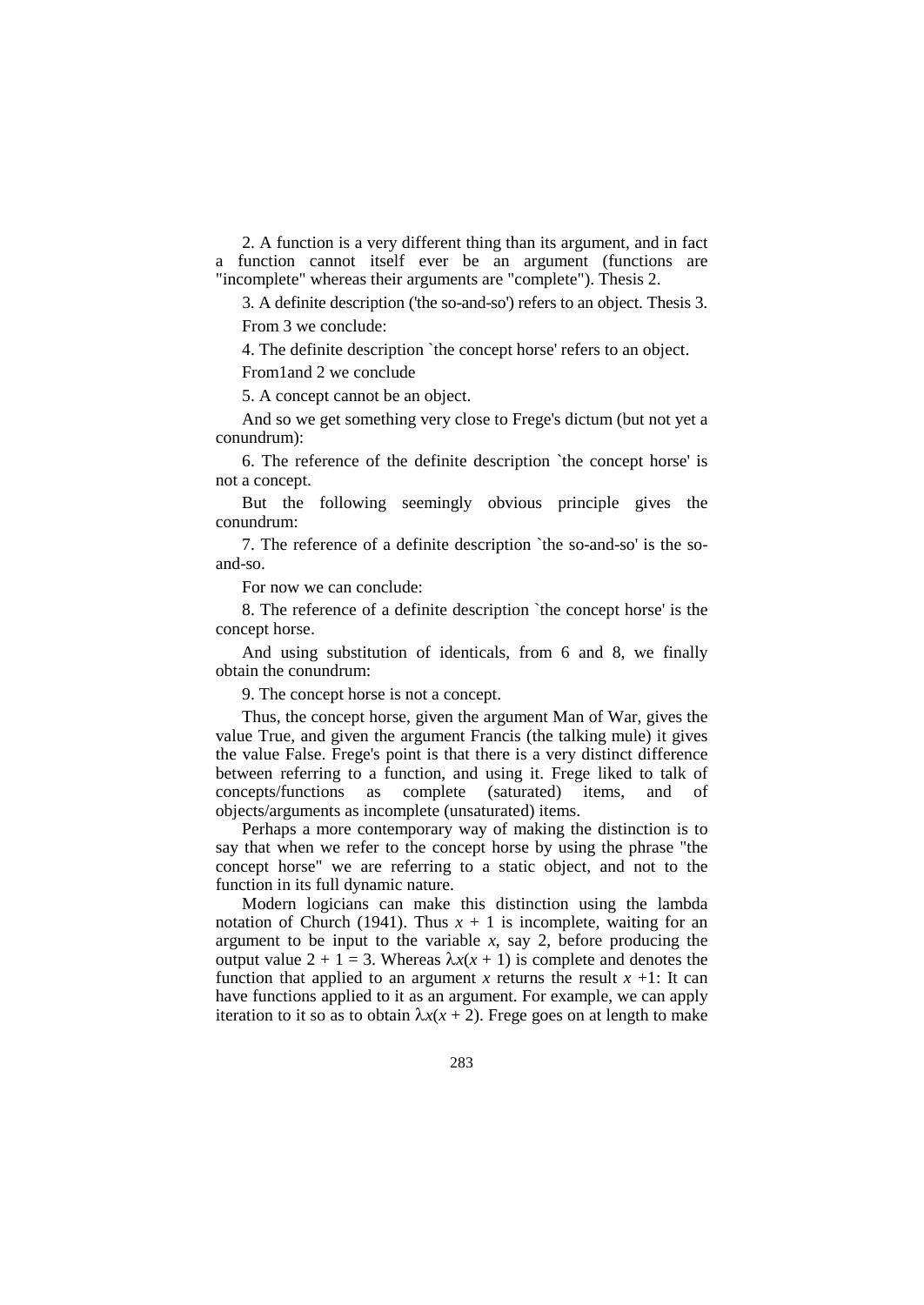this by now familiar distinction, using Greek lower-case letters (he did not have the lambda notation, which importantly denotes the scope of the binding), writing things such as  $\xi + 1$  to denote the successor function. Can the same item be both an object/argument and a concept (function)? Frege thought not, but thought that when we want to refer to a concept, we end up referring to a close cousin of it which he termed a "concept correlate". In this paper we show how to make sense of this idea.

In further motivating this paper, we turn to another one of the founders of modern logic, George Boole. Boole (1847) had two interpretations of what has now come to be known as Boolean algebra. The primary interpretation was that the elements of a Boolean algebra are to be thought of as propositions. The secondary interpretation was that the elements of a Boolean algebra are to be thought of as sets. Boole observed that propositions and sets obeyed the same laws, mapping conjunction into intersection, disjunction into union, and negation into relative complement. He explained this by observing that a proposition can be regarded as the set of cases in which it is true. This is the fundamental origin of the idea that a proposition can be understood as a set of possible worlds. This latter notion has been generalized to the idea that a proposition can be understood as a set of information states. These can be partial, and even inconsistent. Total, consistent information states are surrogates for possible worlds. Let us call this Insight 1. It is the basis of the Carnap-Kripke-Montague-Stalnaker-et al program of semantics. This might be called a static conception of a proposition, since propositions just "sit there" as sets of states.

More recent authors, e.g., Gärdenfors and Makinson (1988) have observed that there is also a more dynamic conception of proposition. When we add a proposition to our existing set of beliefs, it transforms these beliefs into another belief set. Let us call this Insight 2. A belief set can be conceptualized to be one gigantic proposition (the conjunction of someone's beliefs). So a proposition can be viewed as an operator on propositions. This is the dynamic conception of proposition.

Insight 1 and Insight 2 both seem to be correct. How can we reconcile them? The quick answer is that a proposition must be simultaneously an object (potential argument) and a function. But what does this mean? This is the topic which we shall explore throughout this paper.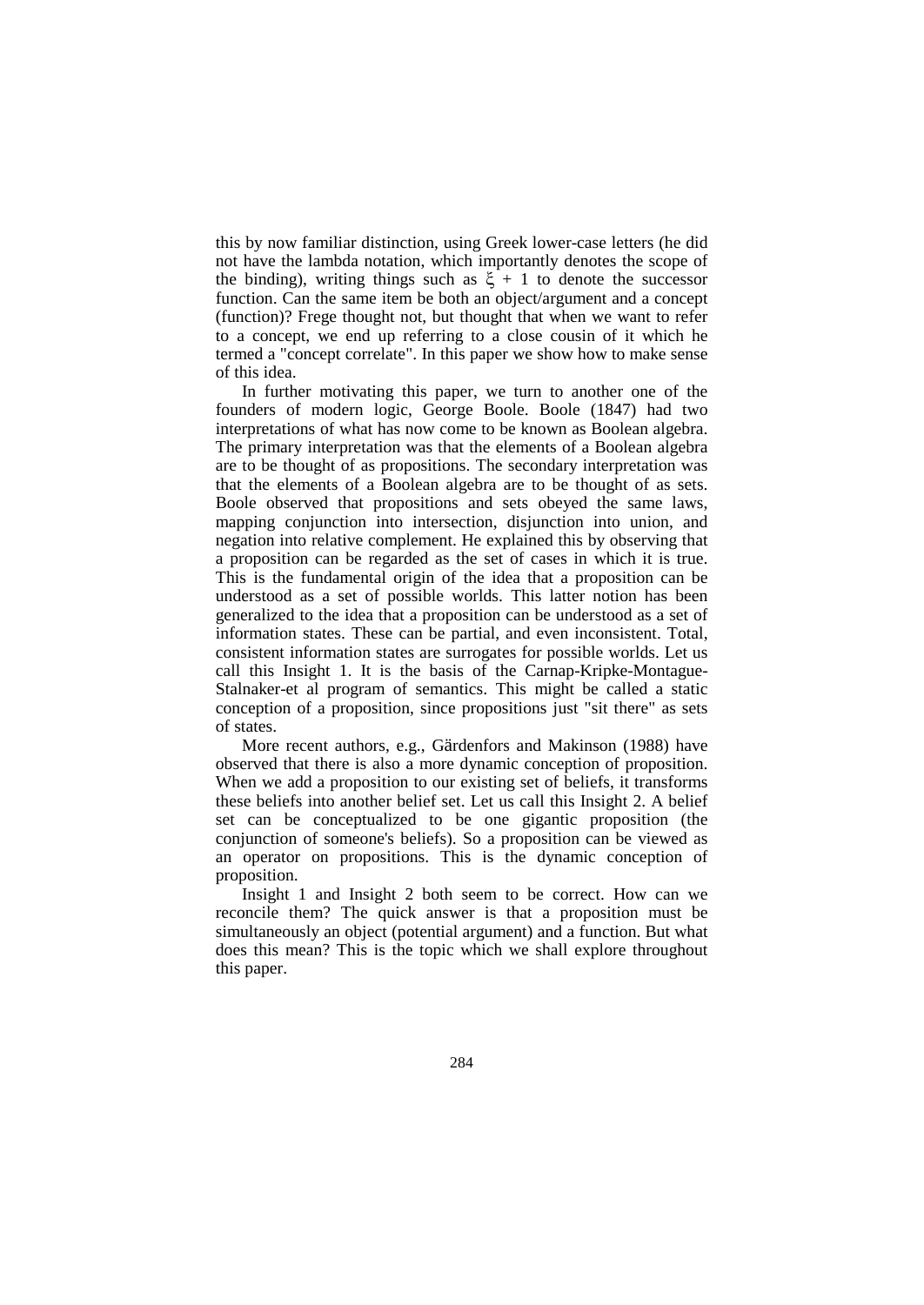### **3. Von Neumann's concept of a "stored program"**

There is a certain irony in the development of the study of logic and computation which has been a hallmark of the twentieth century. Although this development has taken place in at least the first half of the century in largely the same venues and by largely the same pioneers, largely the study of logic as a foundation for mathematics has been driven by a desire to respect types, whereas formal systems developed for computation are by their very nature type defying. The first is clear from the fixation of most of mathematical logic on firstorder logic, despite this a small flirtation with second-order logic, and the standard set-theories based on notions of hierarchies (Zermelo-Frankel, von Neumann-Bernays-Gödel, Morse, Kelly). And the last is clear from the fundamental notion of a "stored program" in the "von Neumann architecture". John von Neumann, in 1946 wrote a paper with Arthur W. Burks and Hermann H. Goldstine titled "Preliminary Discussion of the Logical Design of an Electronic Computing Instrument" (Burks, et al., 1963). This paper begins by discussing the four main components of a computer: the arithmetic logic unit, memory, control, and input-output human interface. In other words, the arithmetic logic unit, the control unit, and input-output. We quote from Riley (1997):

To von Neumann, the key to building a general purpose device was in its ability to store not only its data and the intermediate results of computation, but also to store the instructions, or orders, that brought about the computation. In a special purpose machine the computational procedure could be part of the hardware. In a general purpose one the instructions must be as changeable as the numbers they acted upon. Therefore, why not encode the instructions into numeric form and store instructions and data in the same memory? This frequently is viewed as the principal contribution provided by von Neumann's insight into the nature of what a computer should be.

He then defined the control organ as that which would automatically execute the coded instructions stored in memory. Interestingly he says that the orders and data can reside in the same memory "if the machine can in some fashion distinguish a number from an order" [Burks, et al., p. 35].

And yet, there is no distinction between the two in memory. The control counter (what we now usually call the program counter) contains the address of the next instruction, and that word is fetched to be executed. Whatever the control unit "believes" to be an order or to be data is treated as such. One ramification of this is that the instructions can operate upon other instructions, producing a self-modifying program. This has not been considered good form for many years, because of the implications for program debugging and the desire for reentrant code in some situations. It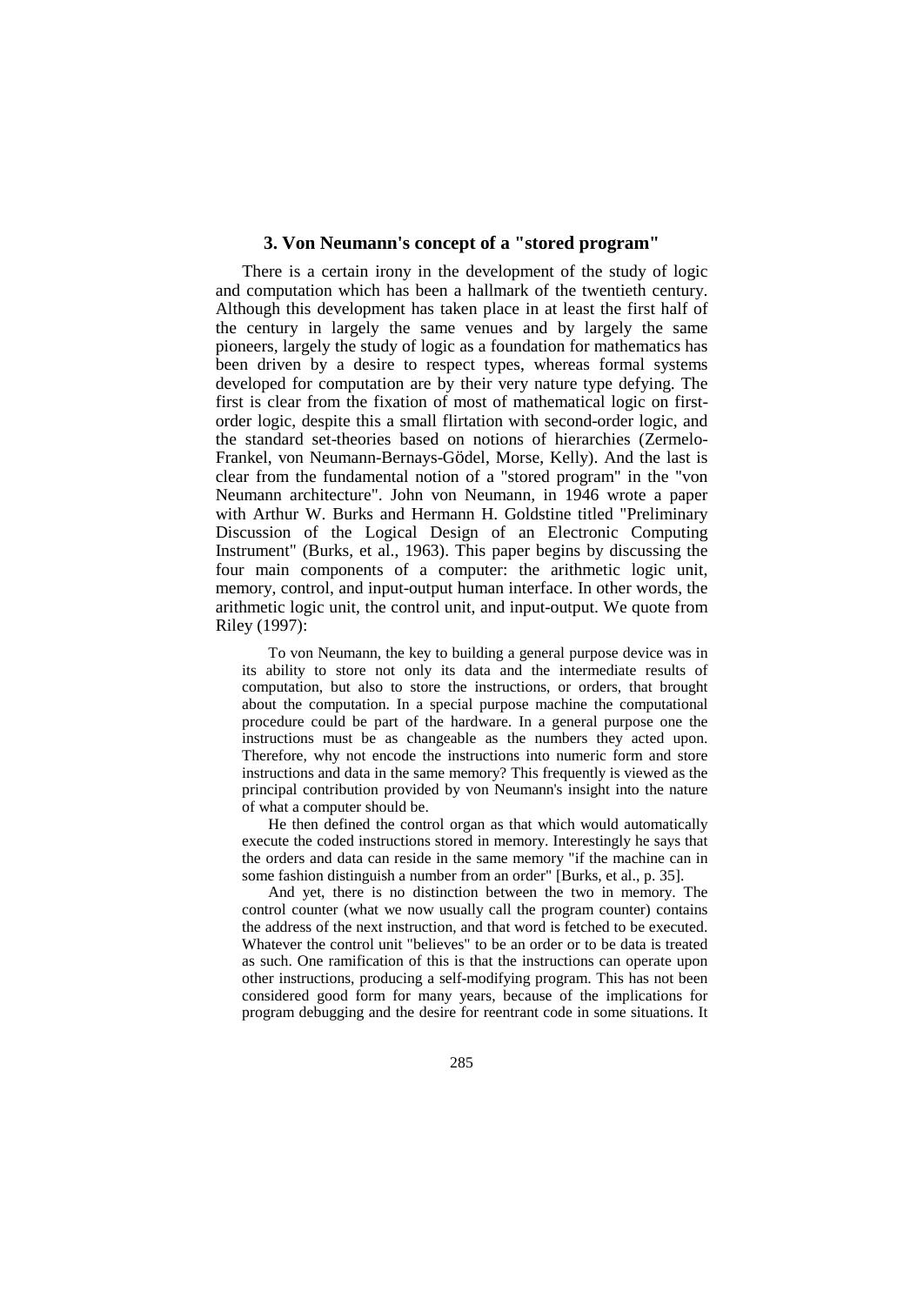is possible that new developments in artificial intelligence may bring fresh attention to the possibilities afforded by this characteristic [Bishop 1986].

While von Neumann and his co-workers deserve the credit for specifying the broad outlines of the contemporary electronic computer, there is an important presaging in the work of Turing in his proof that there could be a universal computing machine, where he used the idea of coding up the machine tables of other Turing machines in terms of numbers that could then be used as input to the universal machine.

The feature that we wish to draw attention to here is the fact that in a general purpose computer, a program can be either function or argument, depending on context. There is a similar feature in the  $\lambda$ calculus of Church (1941), or the combinatory logic of Curry and Feys (1972), where an expression such as **KI**, or  $(\lambda x \lambda yx)(\lambda xx)$  treats the first term as a function and the second term as an argument. Indeed one can have a term of the form  $MM$ , say **II** or 4.( $\lambda xx$ )( $\lambda xx$ ), which treats the very same term  $M$  as simultaneously standing for both a function and an argument. So much for types!

The contrast during the first fifty year or so of the twentieth century between the type conscious mainstream in mathematical foundations, and the type insensitive undercurrent in the logic of computation is quite striking. It reminds one of the (likely apocryphal) stories of early aviation theorists proving the impossibility of powered flight while the Wright brothers and others were working first on models, and then on real airplanes.

## **4. The Routley-Meyer Semantics for Relevance Logic**

We make what might seem a side trip, to discuss the so-called "Routley-Meyer semantics" for relevance  $logic<sup>4</sup>$  $logic<sup>4</sup>$  $logic<sup>4</sup>$ , but we shall see in the next section that it is closely related to our main journey. It is wellknown that Routley and Meyer (1972, 1973) provide a "Kripke-style" semantics for relevance logic using a ternary accessibility relation  $R^5$  $R^5$ . Ignoring negation, a Routley-Meyer frame is a structure (*U*, *R*, 0) with  $\overline{R} \subseteq U^3$  and  $0 \in U$ . A Routley-Meyer model adds an atomic "forcing relation"  $\parallel$ -<sub>0</sub> between states and atomic sentences ( $\alpha$ . $\parallel$ -<sub>0</sub> *p*). This can be

<span id="page-4-0"></span><sup>&</sup>lt;sup>4</sup> Anderson, Belnap, and Dunn (1992) contains a good discussion of this semantics, including variants due to Urquhart and Fine discussed below.

 $\frac{5}{\text{There is an alternative "operational semantics" that we could be using. The ternary$ relation *R*αβγ is replaced using a binary operation on states  $\alpha + \beta = \gamma$  (Urquhart) or else  $\alpha + \beta$  š  $\gamma$  (Fine). The first has also been used by Girard (1987) in the "phase space" semantics for linear logic. The last is more general, extending as it does to allow an underlying distributive lattice. Cf. Anderson, Belnap, and Dunn (1992) for details. Cf. also Dofišen (1992).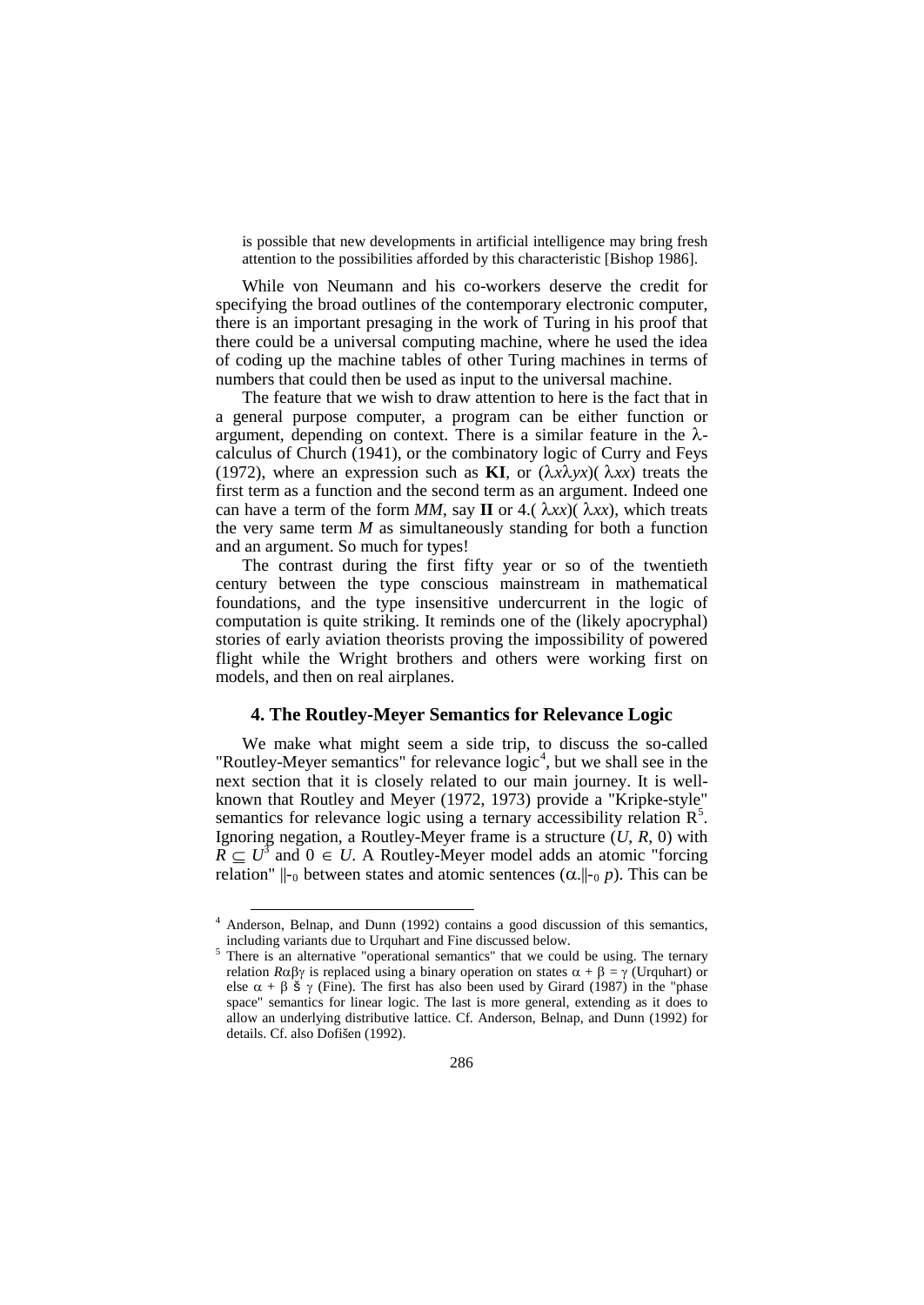extended inductively to provide a "forcing relation" between states and compound sentences. Thus for relevant implication they have the following ( $\chi$ ,  $\alpha$ ,  $\beta$  range over *U*)<sup>[6](#page-5-0)</sup>:

$$
\chi \models \varphi \rightarrow \psi \quad \text{iff} \ (\forall \alpha, \beta : R \chi \alpha \beta \ \& \ \alpha \ \Vdash \varphi \ \text{imply} \ \beta \ \Vdash \psi). \tag{1}
$$

They also gave a truth condition for "fusion" (intensional conjunction):

$$
\chi \models \varphi \circ \psi \quad \text{iff} \quad \exists \alpha, \beta (R\alpha\beta\chi \& \alpha \Vdash \varphi \& \beta \Vdash \psi). \tag{2}
$$

Routley and Meyer thought of *U* as "set ups". A "set up" is like a Carnapian state description except it can be inconsistent and/or incomplete. Routley and Meyer also thought of *U* as something like a set of possible worlds, but with the thought that these can be partial/and or incomplete. We shall continue to use the more neutral and trendy word "state", anticipating applications to computers.

Given the Carnap-Montague-Kripke idea of a "proposition" as a set of possible worlds, a sentence  $\varphi$  can then be taken to be interpreted as the "proposition"  $|| \varphi || = {\alpha : \alpha || \varphi}.$ 

Using propositions, we can rephrase the truth conditions above as:

$$
\|\varphi \to \psi\| = \|\varphi\| \Rightarrow \|\psi\| = \text{def}\{\chi : (\forall \alpha, \beta : R\chi\alpha\beta \& \alpha \in \|\varphi\|)
$$
\n
$$
\text{imply } \beta \in \|\psi\|\}
$$
\n(3)

$$
\|\varphi \circ \psi\| = \|\varphi\| / \|\psi\| = \text{def}\{\chi : \exists \alpha, \beta(R\alpha\beta\chi \& \alpha \in \|\varphi\| \& \beta \in \|\psi\|\}
$$
\n(4)

- 1. There are several things about this semantics that must be mentioned:
- 2. Implicit in this semantics is a relation  $\alpha$  **š**  $\beta$  (Routley and Meyer would write "a<b") which can be defined as *R*0αβ: The "Hereditary Condition" (adopted from intuitionistic logic) imposes the requirement that if  $\alpha \in || \varphi ||$  and  $\alpha \xi \beta$ , then  $\beta \in ||$  $\varphi$  ||. This in effect says that a proposition is not just any set of states, but rather one that is closed upwards under š. It is natural to regard this as "the information order".
- 3. Validity is defined not by reference to arbitrary states (as in the Kripke semantics for modal logic and intuitionistic logic), but rather by reference to the "zero states". Also it is a bit of an

<span id="page-5-0"></span> $6$  In the definition below Routley and Meyer make the first position the "pivot", but there is no reason why the second point cannot be the pivot. Then we get  $\gamma = \psi \leftarrow \varphi$ iff (∀α, β :  $Rαχβ$  & α ||- φ *imply* β ||- ψ). In previous papers I have often reversed these arrows for reasons of wanting to match a convention of residuation theory due to Pratt.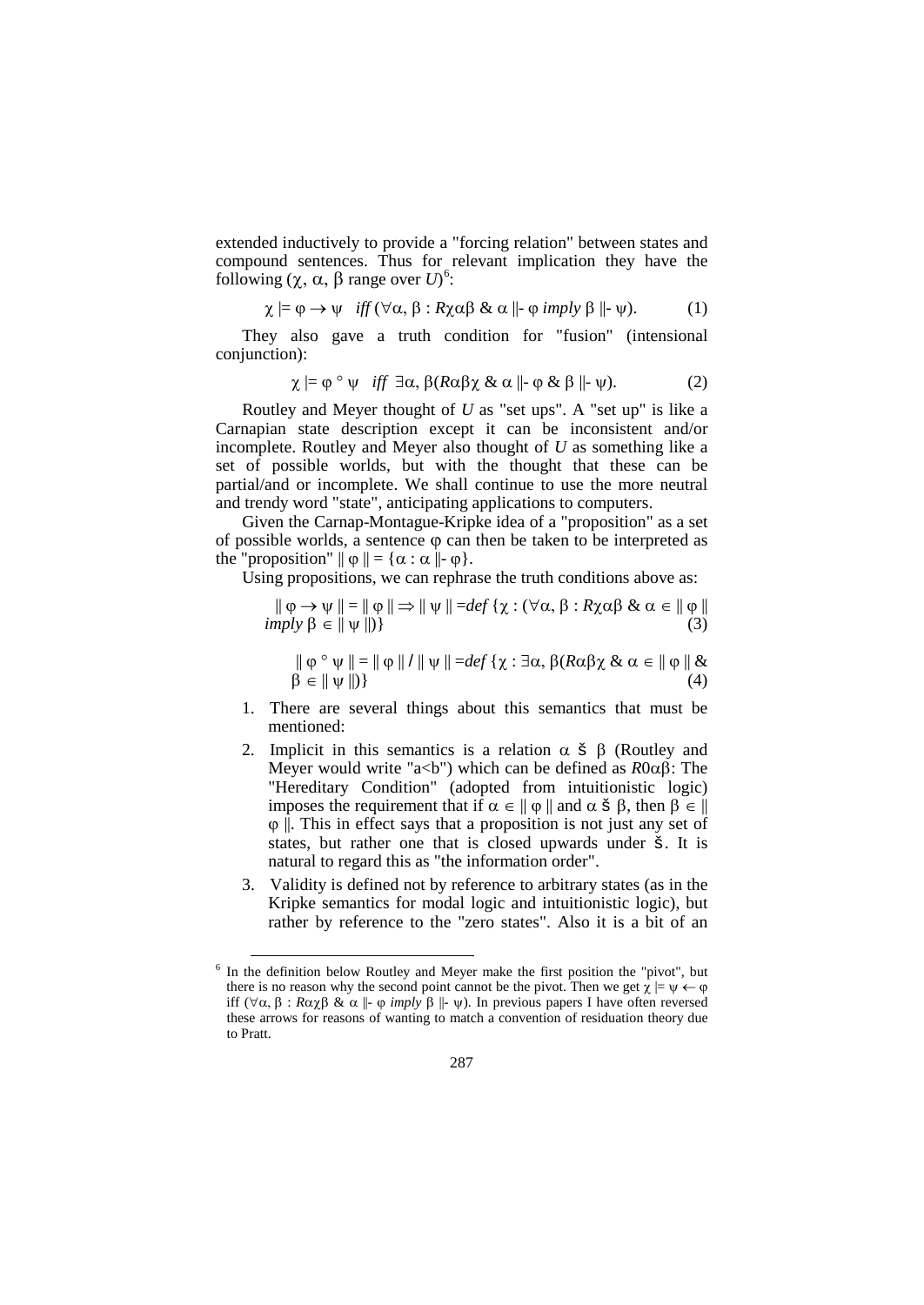accident that Routley and Meyer pick out one such. In general terms it does not hurt to add a set of them,  $Z \subset U$ .

- 4. The above observations motivate our defining a (ternary) frame as a structure  $F = (U, R, \check{S}, Z)$ , with  $\check{S}$  a partial-order on *U* subject to the condition that  $\exists \zeta \in Z(R\zeta \alpha \beta)$  iff  $\alpha \xi \beta$  iff ∃ζ∈*Z*(*R*αζβ) (*Z*-condition).
- 5. Validity in a frame ( $\models$ *F* ϕ) is then defined as:  $∀α ∈ U$ ,  $∀ζ ∈ Z : ζ$  $\parallel$ -  $\varphi$ . And validity in general ( $\mid = \varphi$ ) is defined as validity in all frames ( $\forall F, \models_F \emptyset$ ).
- 6. Every frame gives rise to an algebra of propositions  $A(F)$  =  $(\wp^{\uparrow}(F), \wedge, \vee, \Rightarrow, \wedge, Z)$ . The carrier set  $\wp^{\uparrow}(F)$  is just the set of propositions  $A \subseteq U$ , i.e., subsets of *U* closed upwards under  $\check{\mathbf{s}}$ . ∧ and ∨ are respectively intersection and union, and ⇒ and / are defined as above. *Z* is of course simply the set of zero states *Z* of the frame.

**Remark 1.** *Urquhart (1972) had a simpler idea about how to model relevant implication. His idea was to have a set U of "pieces of information"* α*,* β*,* χ*, … Urquhart included the least (empty) piece of information* ∅ *used to define validity. Urquhart postulates that the pieces of information can be combined by a semi-lattice operation* ∪*. For this reason it is common to refer to Urquhart's approach as the "operational semantics", and to call the contrasting Routley-Meyer approach the "relational semantics". While there are problems in trying to extend Urquhart's idea to provide a semantics for the whole of the system* **R** *of relevant implication (conjunction is ok, but both disjunction and negation cause problems), Urquhart showed that we can model the implicational fragment* **R**<sup>→</sup> *with the following:*

$$
\chi \models \varphi \rightarrow \psi \ \text{iff} \ (\forall \alpha : \alpha \Vdash \varphi \ \text{imply} \ \chi \tilde{\phantom{a}} \ \alpha \Vdash \psi). \tag{5}
$$

**Remark 2.** *The essential difference between the operational and relational semantics can be put in terms of the former assuming determinism: Given the state* χ *and the input* α *there is a unique outcome*  $\chi(\alpha) = \chi^{\alpha} \alpha$ . The relational semantics rather assumes that *there can be many accessible outcomes*  $\chi(\alpha) = {\beta : R\chi\alpha\beta}$ .

**Remark 3.** *Fine (1974), independently from Routley, Meyer, and Urquhart, developed a semantics for relevant implication that in effect combined their two ideas. In place of R*αβγ *Fine writes:* α°β ≤ γ. *We will call the Fine approach the "refined semantics" because it makes explicit the binary operation implicit in the Routley-Meyer semantics. If you look at the Routley-Meyer completeness proofs and at the*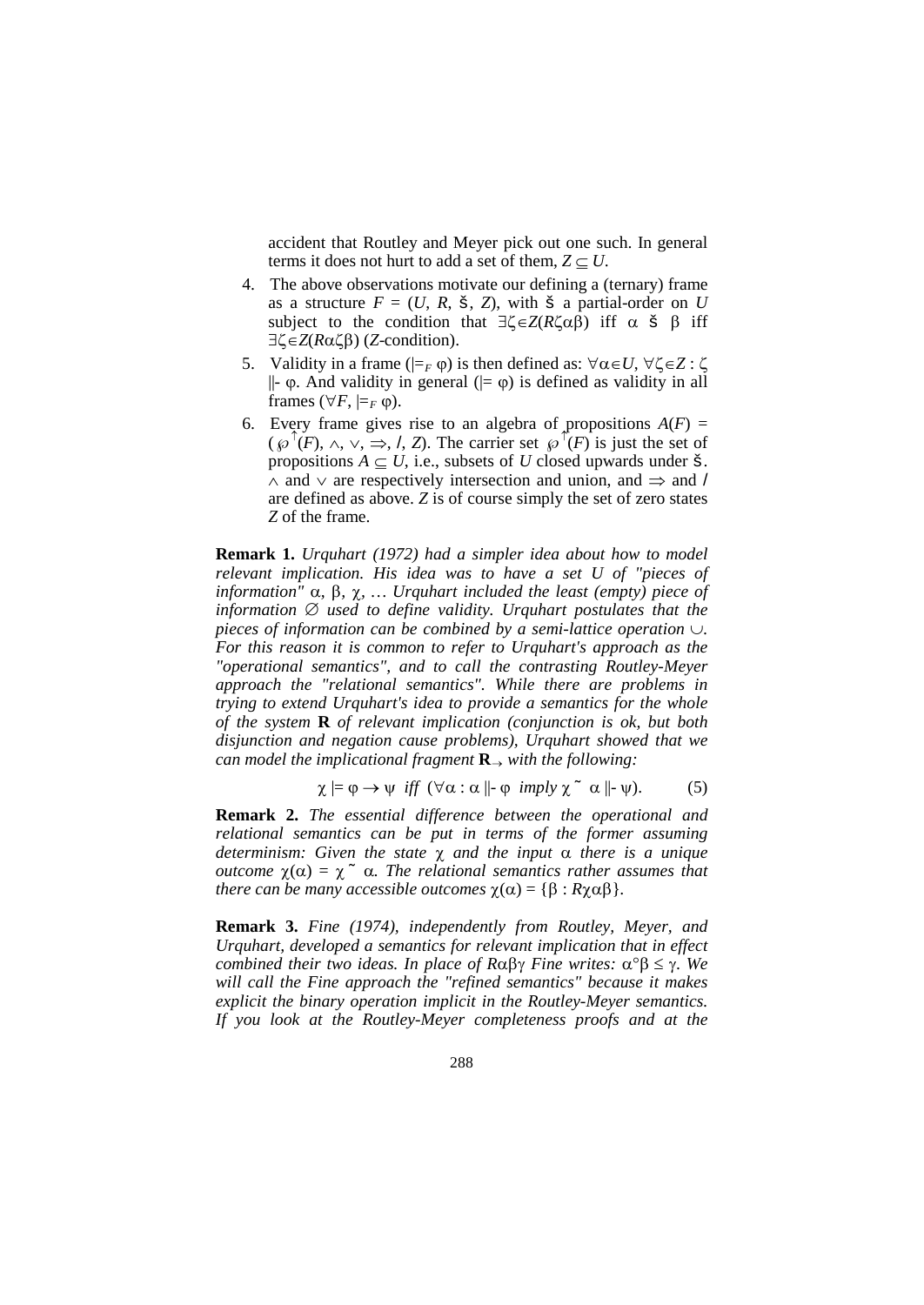*canonical model of theories, one sees that they have an operation combining theories and also the relation of inclusion between theories.*

There are many different ways to interpret these semantical ideas. Thus for example think of  $\chi$  as a "proof" of  $\phi \rightarrow \psi$ . In terms of the operational semantics, χ determines a function taking proofs of φ to proofs of ψ. In the relational semantics, χ determines a relation from proofs of φ to proofs of ψ.

I suggested verbally (and it is referenced in the first Routley-Meyer paper) that one somehow think of *R*ραβ as akin to Kripke's relative accessibility relation, but relativized one step further. Rather than saying that  $\beta$  is possible relative to  $\alpha$ , we save that given  $\rho$  that  $\beta$  is possible relative to α. In the early 1970's, Peter Woodruff (verbally to me) suggested thinking of the ternary relation *R* as an indexed set of *binary* relations  ${R_0}_{o \in U}$ , where each  $R_0 = {\langle \alpha, \beta \rangle}$ :  $R \rho \alpha \beta$ . It is a short metaphorical step from this to the observation that one can think of each state ρ as having a dual nature, first as a state and second as determining a binary relation *R*ραβ between states α and β. This can be given the "philosophical" reading: "the pair  $\langle \alpha, \beta \rangle$  *exemplifies* the relation (determined by)  $\rho$ ". Also it can be directly related to Frege's distinction between "concept" and "object". We think of ρ as the "object correlate" of the relation  $R_p$ . We can take the further metaphorical step of thinking of the state  $\rho$  as "static", and the relation  $R_p$  as "active". We are within a hair's breadth of von Neumann's concept of a stored program<sup>[7](#page-7-0)</sup>!

## **5. Interlude on Indeterminism**

A *theory* is simply a set of sentences closed under adjunction and (relevant) entailment. It is easy to see that theories behave well with respect to conjunction. A theory contains a conjunction iff it contains each conjunct. But once we add disjunction, theories lose respect. While a disjunction is in a theory when either disjunct is, the converse does not hold. It is standard to call a theory where the converse holds prime. Given two theories *T* and *T*', it is natural to form their "fusion" *T*  $\degree$  *T*. This is done by considering the set of sentences of the form  $\phi \degree \phi'$ where  $\varphi \in T$  and  $\varphi' \in T$ , and closing it under adjunction and

<span id="page-7-0"></span> $7$  We have therefore several reasons to regard Frege as a proto computer scientist. Skipping this anticipation of the idea of a "stored program", and passing quickly over the issues of formal logic and its relations to computer science, we get to the important fact that Frege received funding from Zeiss (told to me by Werner Stelzner). Corporate support is one of the most important marks of a computer scientist.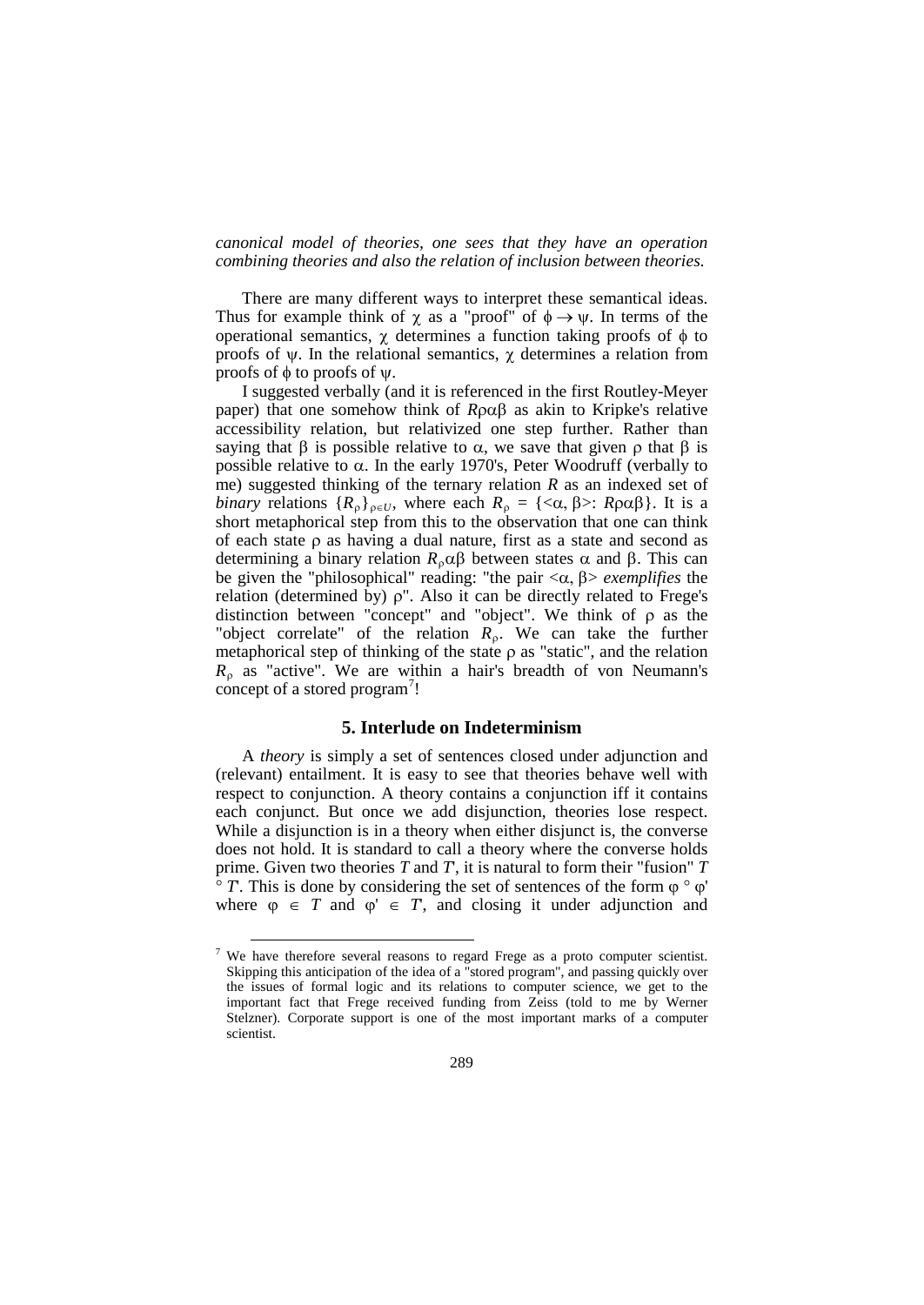entailment. Even when both  $T$  and  $T$  are prime, their fusion is unlikely to be prime. This is because of the **R**-theorem:

$$
(\varphi \to \psi) \circ \varphi \to \psi.
$$

In particular  $\varphi \to \psi_1 \vee \psi_2$  might be in *T* and  $\varphi$  might be in *T*, and so  $\psi_1 \lor \psi_2$  would end up in their fusion  $T \cdot T$ . And yet there is no reason that either one of  $\psi_1$  or  $\psi_2$  should end up there<sup>[8](#page-8-0)</sup>.

This is why when we look at the canonical model we focus on the ternary relation *R*αβγ rather than the binary operation α • β. In Fine's terms this is  $\alpha \bullet \beta \leq \gamma$ , i.e.,  $T \bullet T' \subseteq T''$ , where *T*, *T'*, and *T''* can all be prime. In the proof of the completeness theorem we build prime extensions of  $T \cdot T'$  in various possible ways, and in some of these 1 is true and in others of these  $\psi_2$  is true.

#### **6. Interpretation**

We like to give  $R_0 \alpha \beta$  the "technological" reading: if the machine is currently in state  $\rho$ , then if it were to enter state  $\alpha$ , then state  $\beta$  is a potential outcome (the pair  $\langle \alpha, \beta \rangle$  is a possible transition given ρ).

The reader may wonder why we need this ternary relation of accessibility, and not just a binary one, which is more usual. And indeed provides the framework for Pratt's dynamic logic. It might be worth investigating how to extend dynamic logic to involve the ternary accessibility relation.

It might be argued that if  $\alpha$  is a state, then all the information that is relevant to possible transitions is contained in  $\alpha$  alone, and so there is no reason to consider the "perspective" of ρ. Indeed, on a deterministic conception of computation, the initial state would uniquely determine all of the subsequent states. But this objection overlooks the fact that we are working with partial states. One might think of this partiality in terms of segregating parts of the machine so in considering *R*ραβ we think of  $\rho$  as a state in that part of the machine that stores operations, and  $\alpha$  and  $\beta$  as states in that part of the machine that stores data. Or one might think in terms of concurrent computing, with  $\rho$  being the state on one processor, and  $\alpha$  and  $\beta$  being states in another processor (or complexes of processors including maybe the whole system) whose operation is affected by ρ. This kind of approach leads to the idea that states are of different types, and we are here wanting a type-free system. But we think it is worth exploring typed systems as well, particularly the division between operations and data. The information in  $\alpha$  may well be partial and the information in  $\rho$  may further restrict

 $\ddot{\phantom{a}}$ 

<span id="page-8-0"></span><sup>8</sup> Because the following is not an **R**-theorem:  $(\varphi \to \psi_1 \lor \psi_2) \to (\varphi \to \psi_1) \lor (\varphi \to \psi_2).$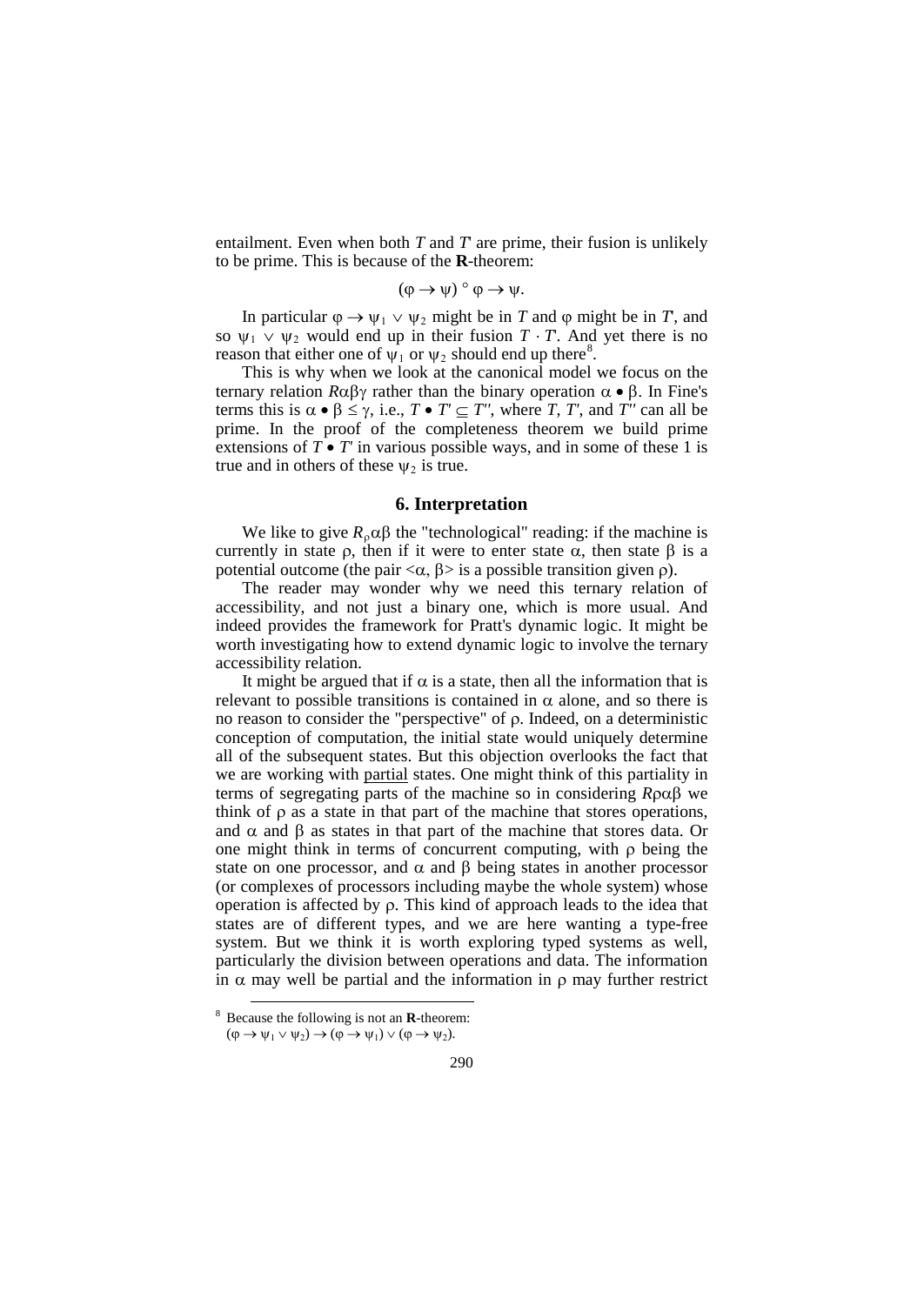the states β that are accessible from  $\alpha$ . Note that states may even be inconsistent. Think of a network where there are two machines that are supposed to be mirror sites but by some glitch they are not. Readers who are bothered by the thought of partial or inconsistent states should be reminded that states exist at the "logical", as opposed to the "physical" level. Two states of different machines can be identical even though there are hardware differences between the two machines, and of course this can also be true of the same machine at two different times.

One way to look at things is that we are somehow combining  $\rho$  and α and seeing whether this combination is contained in β:  $ρ + α \xi$  β. The simplest mode of combination would just be in effect to take their "union" ρ∨α. Thus thinking of a state as an assignment of the binary bits  $\bf{0}$  or  $\bf{1}$  to variables, a variable  $x_i$  will be assigned one of these values by  $ρ\vee α$  if either  $ρ$  or  $α$  assigns it that value. This is the minimal requirement on a "union". But oops! What happens if say  $\rho$  assigns  $x_i$ the value **1** and α assigns it  $\mathbf{0}$ ? One could imagine various answers here as to what value  $\rho + \alpha$  assigns. E.g., it could assign no value, it could assign an error message, it could assign some principled choice (say, when in doubt take the maximum), or, most radically but perhaps most naturally for the concept of a "union", we give up on the idea that assignments are consistent and let it assign both values. But if we require that the assignments ρ, α and β must be consistent, one of the most interesting things to do is to take the maximum. This ensures to *R*ραβ ρ š β and  $\alpha$  š β, which as can be seen from Dunn (1993c) gives a ternary accessibility relation which provides the basis for a semantics for intuitionistic implication.

There is a related ternary relation in Barwise (1993). Barwise uses the notation  $s_1 \mapsto^c s_2$  to indicate the 3-placed relation that exists when the two "sites"  $s_1$  and  $s_2$  are connected by the "channel"  $c$ . In the notation of Routley and Meyer this could be expressed as  $Rs_1cs_2$ . Channels hence determine binary relations between sites, but they need not be identified with those relations.

Barwise leaves explicitly open the idea that sometimes channels can be sites and *vice versa*. What we have in our representation of relation algebras is the totally "untyped" case where every site is a channel and *vice versa*.

## **7. The main idea**

I wish to give here the main idea. Suppose we have a ternary frame with a set of states  $U$ , and a subset  $A$  of  $U$ .  $A$  can be thought of as a set of states, i.e., a proposition. So *A* is quite static. But, and this is than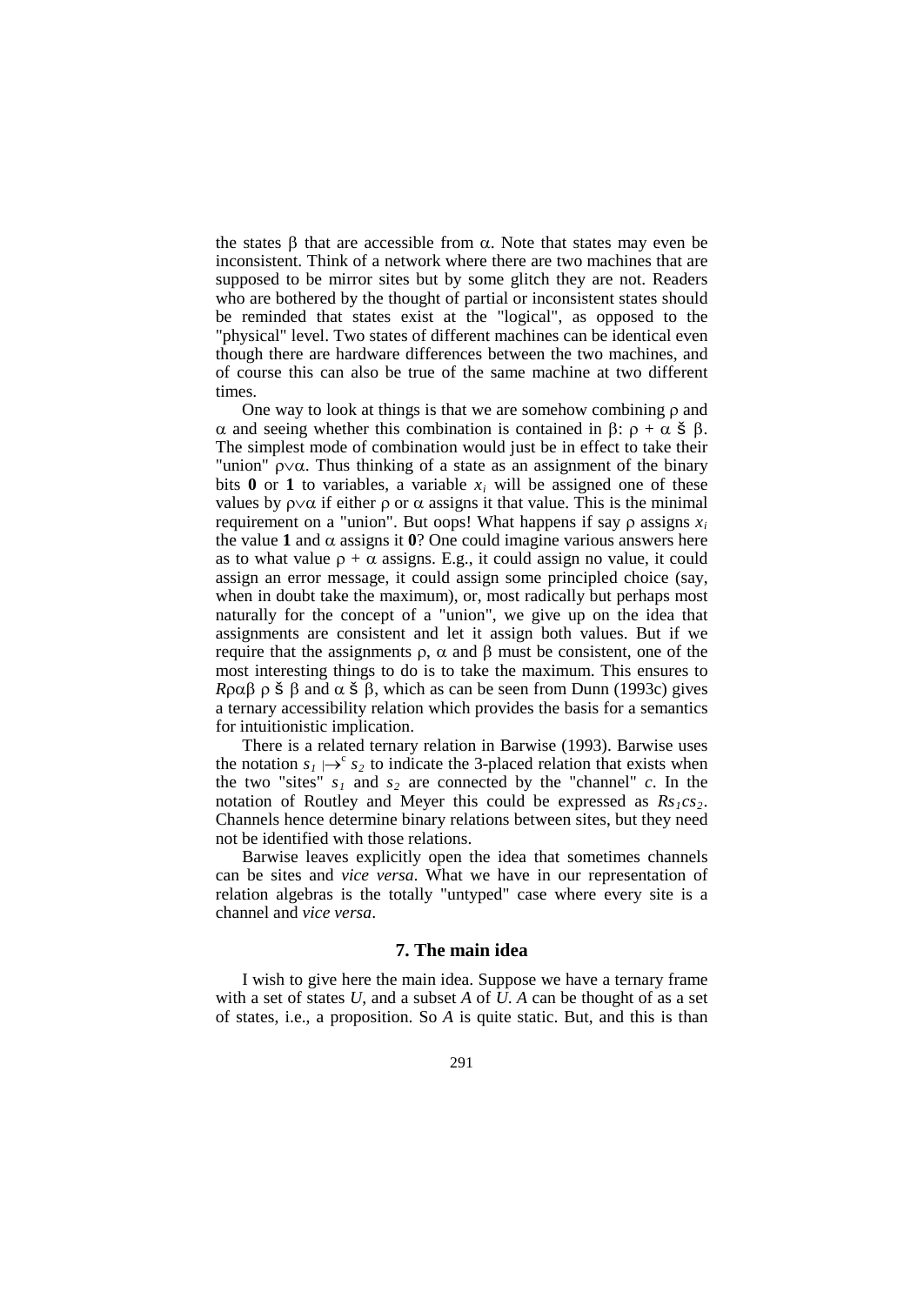main idea, it can be turned in for the set of relations determined by those states, and those relations can of course be regarded as taking states to states. So *A* is *at the same time* quite dynamic. Here we model the duality implicit in von Neumann's concept of a stored program, or Frege's distinction between concept and object/function and argument. One and the same thing can be both.

Given a state  $\rho \in U$ ,  $R_{\rho} = \{ \langle \alpha, \beta \rangle : R \rho \alpha \beta \}$ . By  $R[A]$  let us mean the set of relations determined by *A*, i.e.,  $R[A] = \{R_{\alpha} : \alpha \in A\}.$ 

Suppose we have two such propositions *A* and *B*. We can turn *A* in for the set *R*[*A*] of relations which it determines, and similarly we can get *R*[*B*]. We can then do various things with *R*[*A*] and *R*[*B*]. Thus as one example we can take *R*[*A*] and "apply" it to *B*:

$$
R[A](B) = \{ \gamma : \exists \alpha \in A, \exists \beta \in B(R_{\alpha}\beta\gamma) \},
$$

getting all the states we can get to from *B* using a relation in *R*[*A*]; treating *A* as a program, *B* as data, and applying *A* to *B*. We shall return to this idea in the next section when we examine how to model combinatory logic.

This uses only the implicit relation character of *A*. But we can use the implicit relational character of both *A* and *B*; taking the relations in *R*[*A*] and the relations in *R*[*B*] and forming their relative products in all possible ways. Let us recall that given two relations *R* and *S* their relative product is defined by

$$
x(R \otimes S) \Leftrightarrow \exists u(xRu \& uRy).
$$

So we define

 $\overline{a}$ 

$$
R[A] \circ R[B] = \{R_{\alpha} \otimes R_{\beta} : \alpha \in A, \beta \in B\}.
$$

This is like viewing both *A* and *B* as programs, and composing *A* with  $B : A \cdot B$ . We shall return to this idea in a short while when we examine how it can be used in the representation of relation algebras.

#### **8. Models for combinatory logic**

Dunn and Meyer (1997) gives particularly simple models for combinatory logic based on the Routley-Meyer ternary semantics for the relevance logic  $\mathbb{R}^9$  $\mathbb{R}^9$ . Various conditions have to be put on the ternary accessibility relation to get models for the logic **R**. It is well-known by now that by fussing with those conditions one can get models for various logics closely related to **R**.

<span id="page-10-0"></span> $9$  As is spelled out in Dunn and Meyer (1997), other models for combinatory logic have been provided by various researchers, including D. Scott, G. Plotkin, and R.K. Meyer, M. Bunder and L. Powers.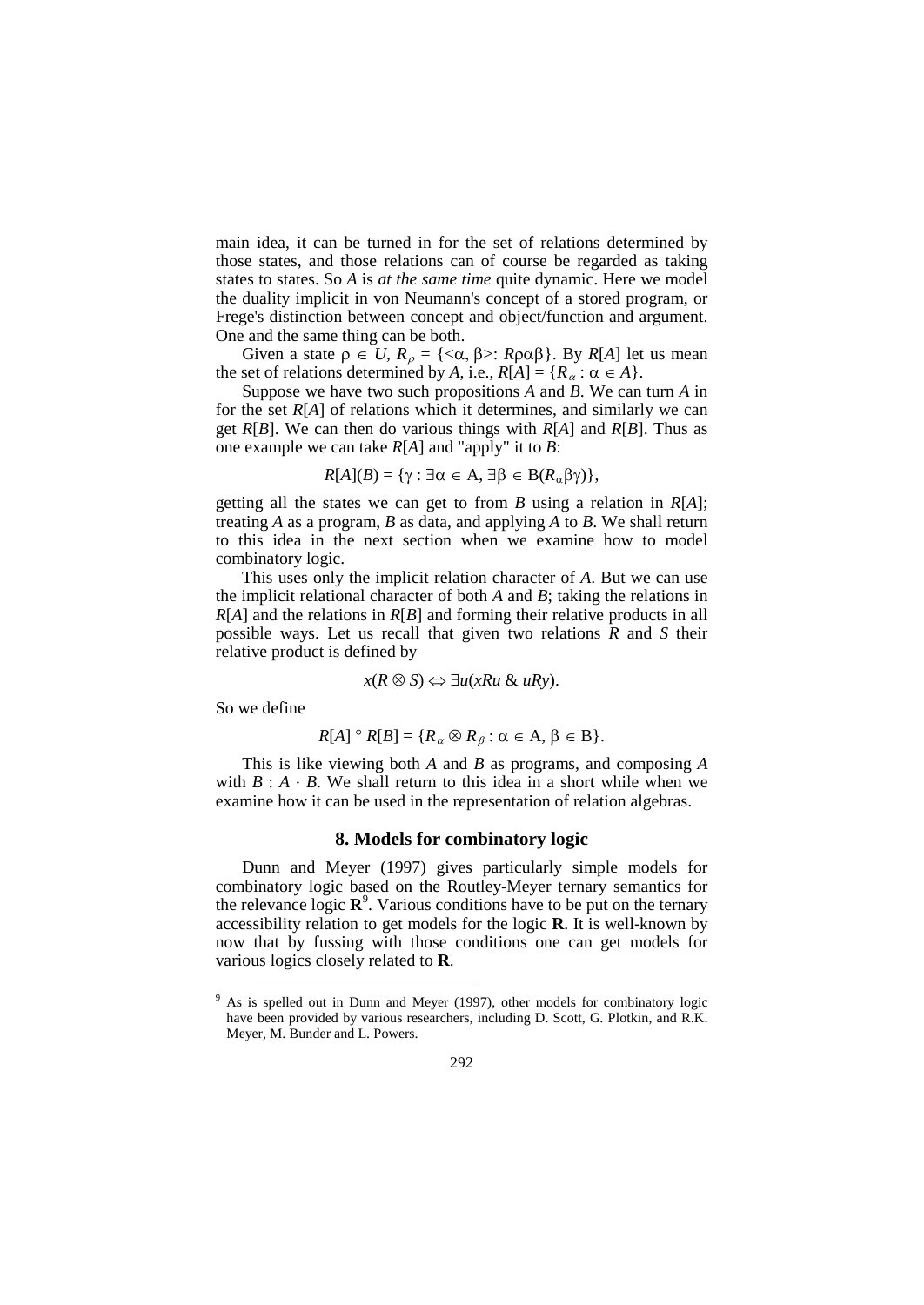We illustrate this with a simple example. The logic **R** has the "contraction axiom"

$$
(\varphi \to (\varphi \to \psi)) \to (\varphi \to \psi),
$$

which corresponds to Gentzen's "structural rule" of contraction:

Γ, φ, φ, Δ  $\vdash$  ψ ––––––––––––. Γ, ϕ, ∆ |- ψ

 $\overline{a}$ 

This amounts to saying that  $\circ$  "duplicates", i.e.,  $A \circ B \subseteq (A \circ B) \circ B$ . On the accessibility condition we need the postulate:

$$
R\alpha\beta\gamma \Rightarrow \exists \chi (R\alpha\beta\chi \& R\chi\beta\gamma).
$$

In a more or less obvious diagram this becomes:



We choose to algebraize the combinators as a *combinatory poset*, *i.e.*, as a partially-ordered groupoid  $(X, \leq, \degree, C)$ , where *X* is thought of as a set of untyped functions,  $\leq$  is a partial order on *X* (thought of as "reducibility"),  $\circ$  is a binary isotonic operator on *X* (thought of as "application"), and  $C \le X^{10}$ .  $\dot{C}$  is thought of as a set of combinators, and we shall call its members combinator elements. Each combinator element  $c \in C$  is subject to some postulate of the form

$$
cx_1 \ldots x_m \leq \tau(x_1, \ldots, x_m), \qquad (6)
$$

where  $cx_1$  ...  $x_m$  are variables,  $\circ$  is indicated by concatenation, the sequence  $cx_1 \ldots x_m$  is a left-associated sequence, i.e. is of the form  $(((cx_1)x_2))$  ...  $x_m$ ), and  $\tau(x_1, ..., x_m)$  is a term constructed only out of

<span id="page-11-0"></span><sup>&</sup>lt;sup>10</sup> Note that we use  $\leq$  where Curry and Feys (1972) use  $\geq$ . Note also that we do assume the usual conventions of suppressing  $\circ$  in favour of juxtaposition, and assuming associativity to the left.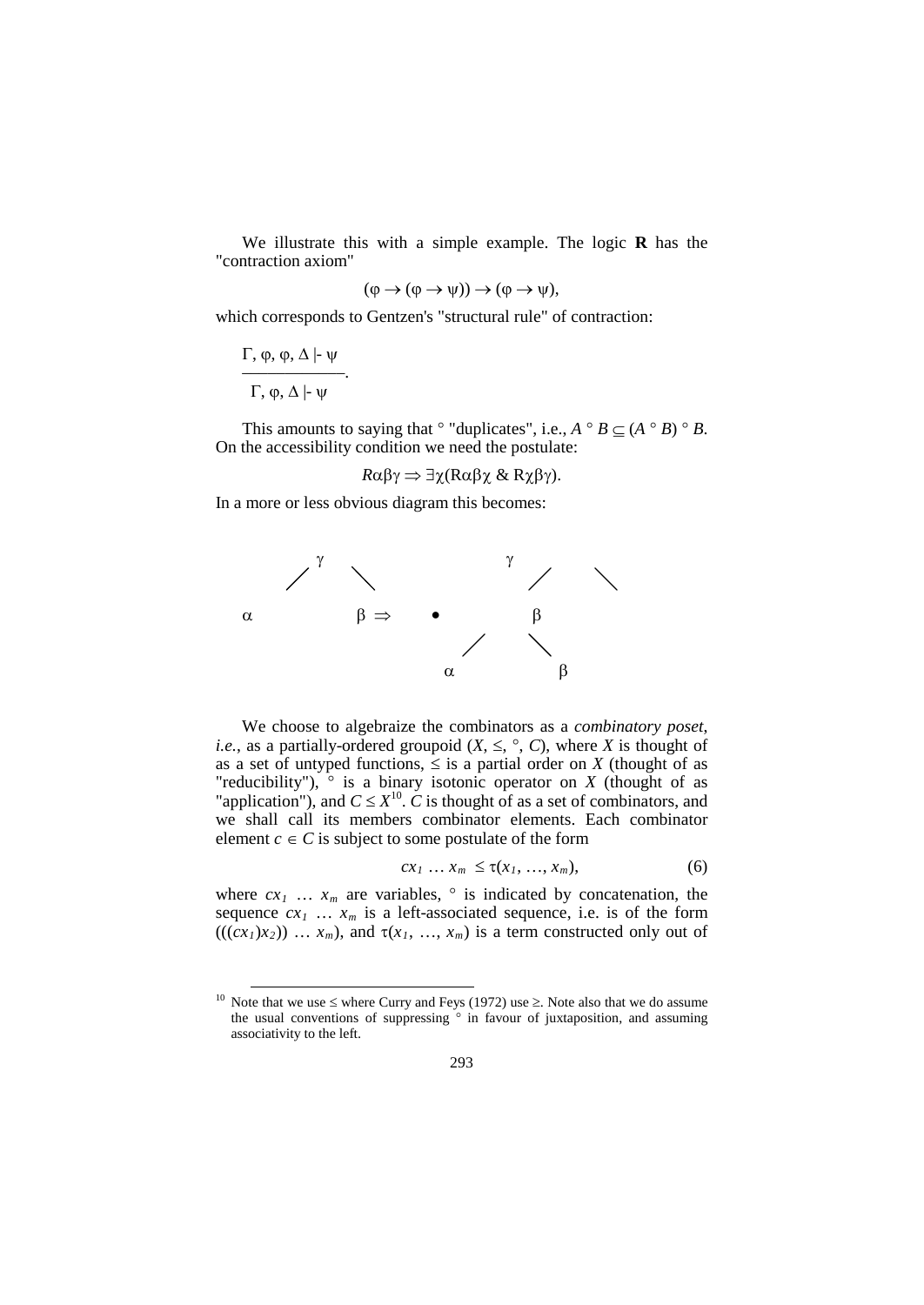the variables  $x_1, \ldots, x_m$  (not necessarily all of them) and <sup>oll</sup>.  $\tau(x_1, \ldots, x_m)$  $x_m$ ) can be regarded as a sequence containing some or all of the variables  $x_1$ , ...,  $x_m$ , with parentheses scattered through it so as to indicate binary grouping of any pattern.

As examples consider a few of the more common combinators:

$$
ix \le x \tag{7}
$$
\n
$$
kxy \le x
$$
\n
$$
cxyz \le xzy
$$
\n
$$
wxy \le xyy
$$
\n
$$
bxyz \le x(yz) \tag{8}
$$
\n
$$
sxyz \le (xz)(yz) \tag{9}
$$

The notion of a combinatory poset is similar to the notion of a "combinatorial algebra" in Barendregt (1981), except that he bases things throughout on equality rather than the inequality, and his combinators are required to be **S**, **K**.

It is well-known that contraction corresponds to the combinator **W**. Using inclusion in place of reduction, the postulate for that combinator is  $WAB \subseteq ABB$ . If we view W, A, and B as sets of states, we need the following postulate:

$$
\exists m \in W, \exists \chi (Rm \alpha \chi \& R \chi \beta \gamma) \Rightarrow \exists \chi (R \alpha \beta \chi \& R \chi \beta \gamma)
$$

The left-most terminus is "kicked out of the way" by the combinator state *m*:



<span id="page-12-0"></span> $11$  Because of the form of these laws, the combinator elements correspond to what have been called "proper" combinators (cf. Curry and Feys (1972), and which may beviewed as closed lambda terms. We donotbother with the more accurate but more awkward terminology "proper combinator poset".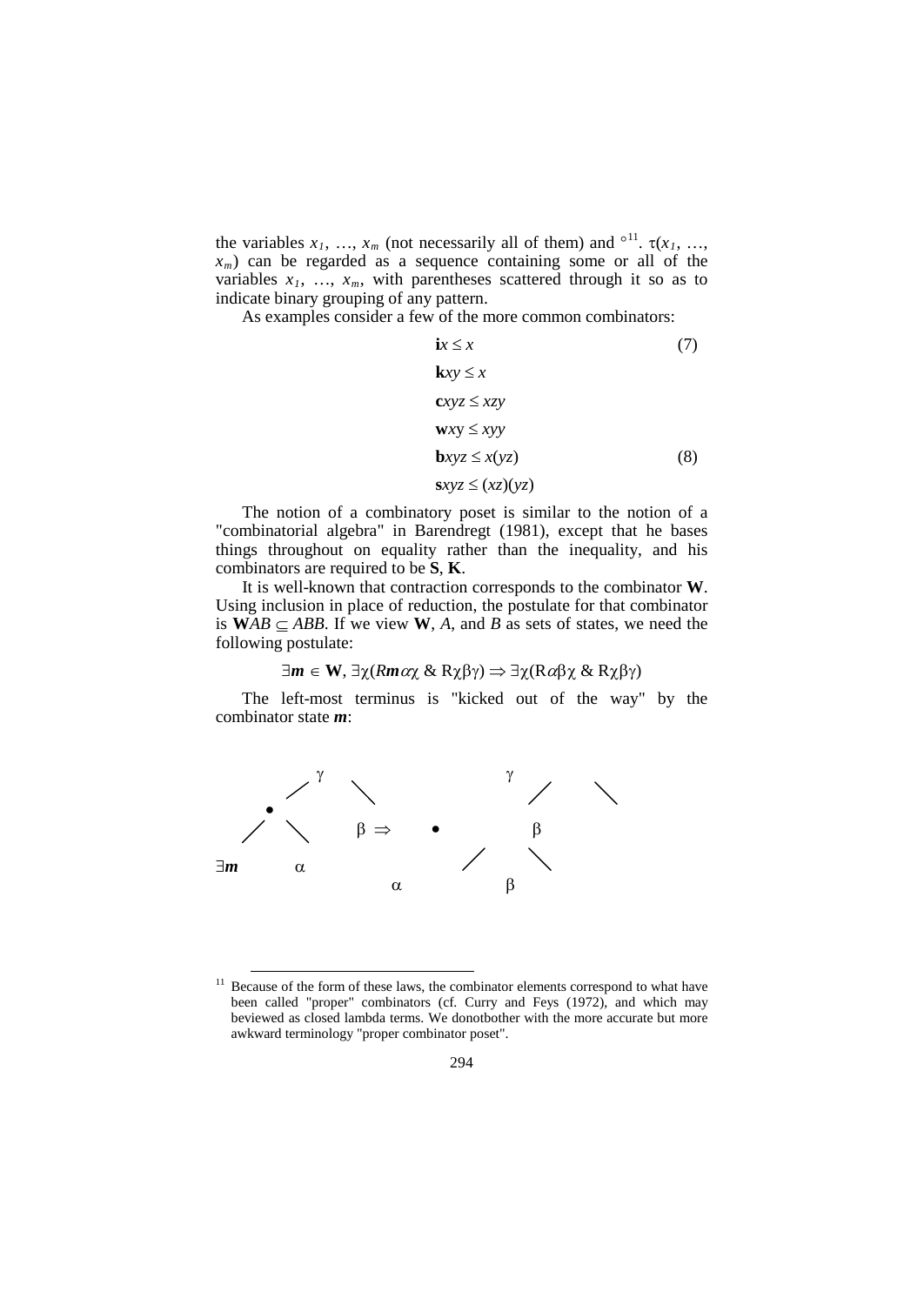Conditions can thus be put on ternary frames that force various subsets to behave like combinators $^{12}$  $^{12}$  $^{12}$ .

Using this method it was shown in Dunn and Meyer (1997) that every combinatory algebra can be represented using an appropriate ternary frame.

#### **9. Models for the algebra of relations**

In Dunn (2001) it was shown how to represent relation algebras using a modified version of Routley-Meyer frames that are not unlike those they used to model relevance  $logic<sup>13</sup>$  $logic<sup>13</sup>$  $logic<sup>13</sup>$ . We will not repeat definitions here, but part of the trick was to give a carefully layered definition of relation algebras that showed the close connections to relevance logic and which matched a carefully layered definition of the appropriate Routley-Meyer frames.

We begin with the notion of *lattice-ordered monoid* ( $L$ ,  $\leq$ ,  $\vee$ ,  $\circ$ ,  $e$ ), where  $(L, \leq, \vee)$  is a lattice and  $(L, \leq, \vee, \circ, e)$  is a monoid, with  $\circ$ distributing over  $\vee$  from both directions. It follows that  $\circ$  is isotone in each of its arguments.

We recall that a l.o.m. is said to be residuated if it had two additional binary operators → and ← (called the *right* and *left residuals*) satisfying:

$$
x \circ y \le z \text{ iff } y \le x \to z \text{ iff } x \le z \leftarrow y. \tag{9}
$$

De Morgan and Peirce observed in the last century that these structures arise naturally in the context of the algebra of relations (cf. e.g., Maddux (1991)). We think of relations in the usual way as sets of ordered pairs. Given a set *X* and two binary relations *R* and *S* on *X*, the relative product  $R \circ S = \{(x, y) : \exists z((x, z) \in R \& (z, y) \in R)\}\)$  is an associative operation, and *e* is the identity relation (restricted to *X*). Then  $R \to S = \{(x, y) : \forall z ((z, x) \in R \text{ implies } (z, y) \in R) \}$  and  $S \leftarrow R =$ {(*x*, *y*) : ∀*z*((*x*, *z*) ∈ *R implies* (*y*, *z*) ∈ *R*)}.

But relative product and the residuals are not the only important operations on relations. There is also the converse  $R^{-1} = \{(y, x) : (x, y)$  $\in$  *R*)}. Given a lattice, a unary operation  $x^{-1}$  (which we shall think of as

<span id="page-13-0"></span> $12$  Alternatively, if one is interested not just in one-way reduction but rather equality of combinators, one can define a combinator as a set of states satisfying a given condition. For example:<br>  $\mathbf{W} = \{ \mathbf{m} : \exists \chi (Rm \alpha \chi \& R\chi \beta \gamma) \Rightarrow \exists \chi (R \alpha \beta \chi \& R\chi \beta \gamma) \}.$ 

<sup>&</sup>lt;sup>13</sup> As explained in detail in Dunn (2001), it was pointed out to me by R. Maddux that this idea was foreshadowed by Lyndon, and by Jénsson and Tarski, although my treatment is more explicit and general and makes the connections to relevance logic and other substructural logics.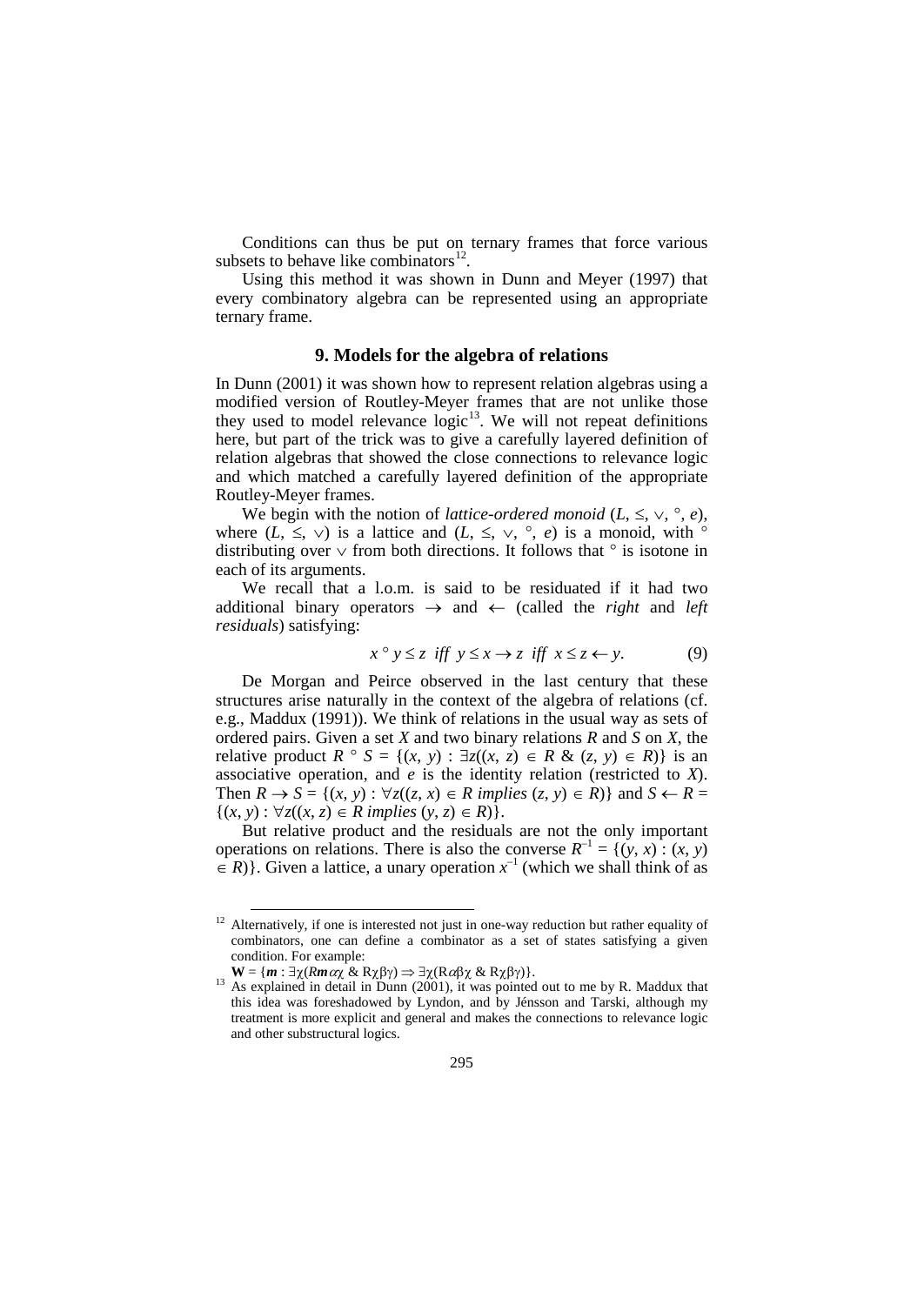"conversion") is an automorphism of period two when it is a 1-1, order preserving, and of period two. i.e.,  $(x^{-1})^{-1} = x$ .

**Definition 4.** A structure  $(L, \wedge, \vee, \vee, \rightarrow, \leftarrow, -, \neg, -1, e)$  is a **relation** *algebra iff*

$$
(L, \land, \lor, -) \text{ is a Boolean algebra}, \tag{10}
$$

(*L*, ∧, ∨, °, →, ←, *e*) *is a residuated lattice ordered monoid,* (11)

*x* –1 *is a lattice automorphism of period two on* (*L*, ∧, ∨), (12)

$$
(x \circ y)^{-1} = y^{-1} \circ x^{-1}.
$$
 (13)

$$
a \to b = -(a^{-1} \circ -b), \qquad b \gets a = -(-b \circ a^{-1}). \tag{14}
$$

The above definition derives from Tarski (1941), and can be found in Dunn (2001). This definition is presented in a way that makes it similar to the definition of a Boolean De Morgan monoid, which is the algebraic structure corresponding to the relevance logic **R** supplemented with Boolean negation in addition to its standard De Morgan negation. These structures were in effect introduced by Meyer and Routley (1973) and studied more explicitly as algebraic structures by Meyer (1979), where he explicitly introduced an operator *x\**. Meyer observes that one can then define the usual De Morgan complement from the Boolean one and the \* operator as follows:

$$
\neg x = -(x^*). \tag{15}
$$

Putting  $^{-1}$  in place of  $*$  we get:

$$
\sim x = -(x^{-1})
$$

which was anticipated as a definition of a negation-like operator by Białynicki-Birula and Rasiowa (1957).

14 above does not look very pretty from a logical point of view, but it can be replaced equivalently with:

$$
a \to b = \sim(\sim b \circ a), \qquad b \leftarrow a = \sim(a \circ \sim b). \tag{16}
$$

The only differences between a Boolean De Morgan monoid and a relation algebra is that for a De Morgan monoid we assume in addition that  $\circ$  is commutative and square increasing ( $x \leq x \circ x$ ). This last corresponds to contraction.

Next we turn to the ternary frames appropriate to representing relation algebras. We start with a plain vanilla ternary frame  $F = (U, R, T)$  $\check{\mathbf{S}}$ , *Z*) and add to it a unary map  $\check{\circ}$  on *U* into itself such that for  $\chi \in U$ .

$$
\chi^{\cup \cup} = \chi \quad (period \, two). \tag{17}
$$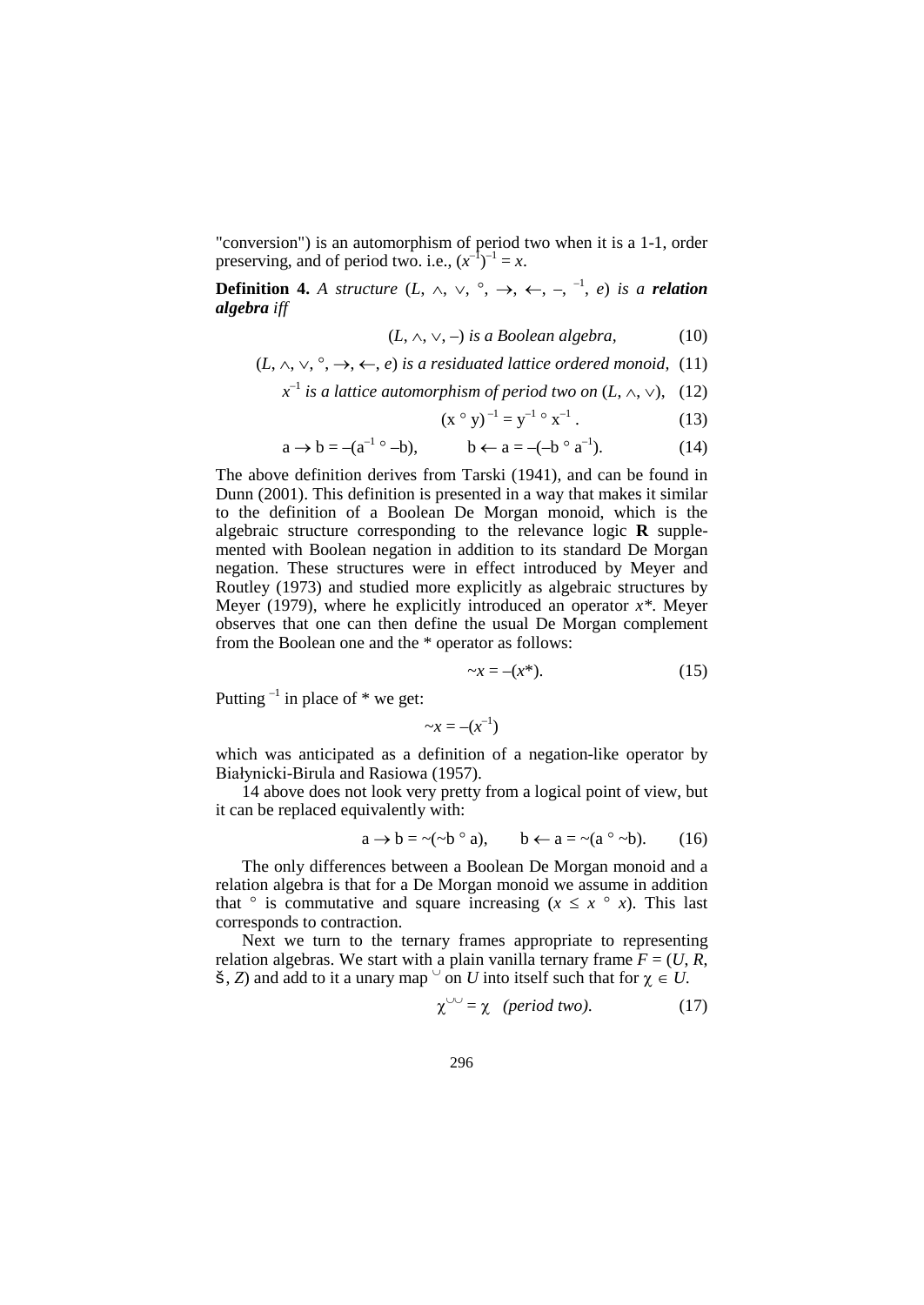Such a map is commonly called an involution $14$ . We also add (writing  $\chi^{\circ}$  in place of  $\chi^{\circ}$ ).

$$
R\alpha\beta\gamma \ only \ if \ R\beta^{\check{}}\alpha^{\check{}}\gamma^{\check{}} \ (tagging). \tag{18}
$$

$$
R\alpha\beta\gamma \; \text{iff} \; R\gamma\alpha\beta\text{``}(\text{antilogism})\tag{19}
$$

Let us define for  $A \in P(U)^{\uparrow}$ ,

$$
A^{-1} = \{ \alpha^* : \alpha \in A \}. \tag{20}
$$

By virtue of (17), this is equivalent to:

$$
A^{-1} = \{ \alpha : \alpha^* \in A \}. \tag{21}
$$

This does not yet give us the class of frames appropriate for relation algebras, because we have to assure that ° is associative.

Let us begin by looking at two notational conventions of Routley and Meyer:

$$
R(\alpha\beta)\gamma\delta =_{\text{def}} \exists \chi (R\alpha\beta\chi \& R\chi\gamma\delta), \tag{22}
$$

$$
R\alpha(\beta\gamma)\delta =_{\text{def}} \exists \chi (R\alpha\chi\delta \& R\beta\gamma\chi). \tag{23}
$$

Routley and Meyer actually write " $R^{2n}$  where we write simply "R" above, but for reasons of both suggestiveness and simplicity we shall often simply let the number of terms affixed tell that there is a power.

One of the requirements on a Routley-Meyer frame is that these two compositions are equivalent:

$$
R(\alpha\beta)\gamma\delta \quad \text{iff } R\alpha(\beta\gamma)\delta \tag{24}
$$

This is precisely what is needed to assure that

$$
A \circ (B \circ C) = (A \circ B) \circ C \qquad (associativity)
$$

In this section we shall depart from our convention of viewing the binary relation hidden inside a ternary relation as indexed by the first state. For reasons that have nothing to do with anything but making things look pretty we shall view it as indexed by the second state<sup>15</sup>. So in this section only,  $R_\rho = \{(\alpha, \beta) : R \alpha \rho \beta\}.$ 

Let us define the composition of two "binary relations"  $ρ$  and  $σ$ :

$$
\alpha(R_\rho \otimes R_\sigma)\beta
$$
 iff  $\exists \chi(R\alpha\rho\chi \& R\chi\sigma\delta)$ 

Clearly using this definition and *R-associativity*, we obtain

<span id="page-15-0"></span> $14$  Following Routley and Meyer, this involution is customarily denoted by  $*$  in the relevance logic literature. Here we instead use  $\vee$  because in the literature on relations \* is customarily used for the "ancestral".  $\overline{a}$ 

<sup>&</sup>lt;sup>15</sup> This has something to do with the mathematical tendency to use infix notation for relations and prefix notation for functions.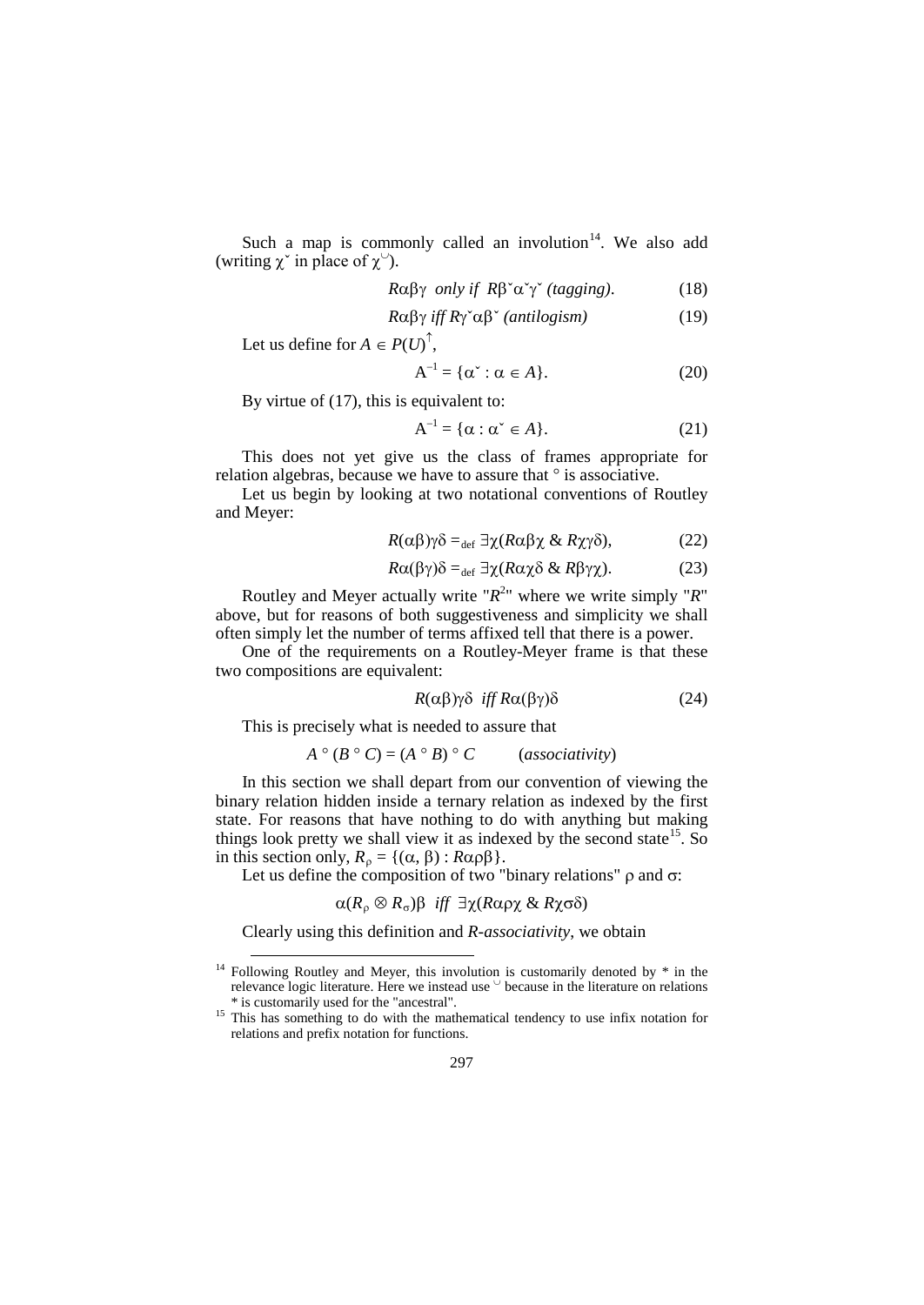$$
\alpha(R_{\rho} \otimes R_{\sigma})\beta \quad \text{iff} \quad R(\alpha \rho) \sigma \beta \quad \text{iff} \quad R\alpha(\rho \sigma)\beta, \tag{25}
$$

where the right-hand sides of the last two conditions are understood using the compositional notations of Routley-Meyer. One could write (25) as

$$
\alpha(R_{\rho} \otimes R_{\sigma})\beta \quad \text{iff} \quad R(\rho_{\sigma})\alpha\beta. \tag{26}
$$

but one should be clear that " $(\rho \sigma)$ " is a mere notation and does not denote an actual point.

The above expresses what one might label a "notional homomorphism". But it can be made into an actual homomorphism if we "refine" the Routley-Meyer relation into smaller bits, in effect interpreting *R*αβγ as α • β š γ. We can the restate **??** as:

$$
R_{\rho \bullet \sigma} = R_{\rho} \otimes R_{\sigma}.
$$

We can also easily see that

$$
R_{\rho} = (R_{\rho})^{-1}
$$
.

Proof. α*R*<sup>ρ</sup>ˇβ iff *R*αρˇβ (antilogism) *R*ρˇβˇαˇ iff (tagging period two)  $R\beta \rho \alpha$  iff  $\beta R_{\rho} \alpha$  iff  $\alpha (R_{r})^{-1} \beta$ .

It turns out that one can show that  $\lambda \rho R_{\rho}$  is a one-one function taking states to binary relations on states, using the *Z*-Condition in the definition of a frame. So we in fact have an isomorphism preserving "relative product" and "converse") between states and binary relations.

Lyndon (1950) showed that not every relational algebra can be interpreted as a set of relations, but using the observations above we can easily show that this can be done one type-level higher. Given a set of states *A*, let  $\mathbf{R}_A = \{R_\alpha : \alpha \in A\}$ . For any frame *U*, we have just observed that  $\mathbf{R}_U$  is closed under relative product and converse and is in one-one correspondence with *U*. This means that we can give "pointwise" definitions:  $\mathbf{R}_A \circ \mathbf{R}_B = \{ (R_\alpha \otimes R_\beta) : \alpha \in A, \beta \in B \}$  and  $\mathbf{R}_A^{-1} =$  ${R_{\alpha}}^{-1}$ :  $\alpha \in A$ . Note further that  $\mathbf{R}_A \cap \mathbf{R}_B = \mathbf{R}_{A \cap B}$ ,  $\mathbf{R}_{A \cup B} = \mathbf{R}_A \cup \mathbf{R}_B$ , and  $\boldsymbol{R}_{U-A} = \boldsymbol{R}_U - \boldsymbol{R}_A$ .

**Theorem 5.** *Every relation algebra*  $(A, \wedge, \vee, -, \circ, ^{-1})$  *is isomorphic to a set of sets of relations, with* ∧ *interpreted as union,* ∨ *as intersection, – as complement relative to a certain subset of*  $\wp(U \times U)$ *, and*  $\degree$  *being point-wise relative product, and* –1 *being point-wise converse.*

## **10. Glimpses Ahead: Pratt's Dynamic Logic and Hoare Logic**

**Proof.** V. Pratt (1980) makes a distinction between states and programs and defines things such as [*p*]φ to mean intuitively that the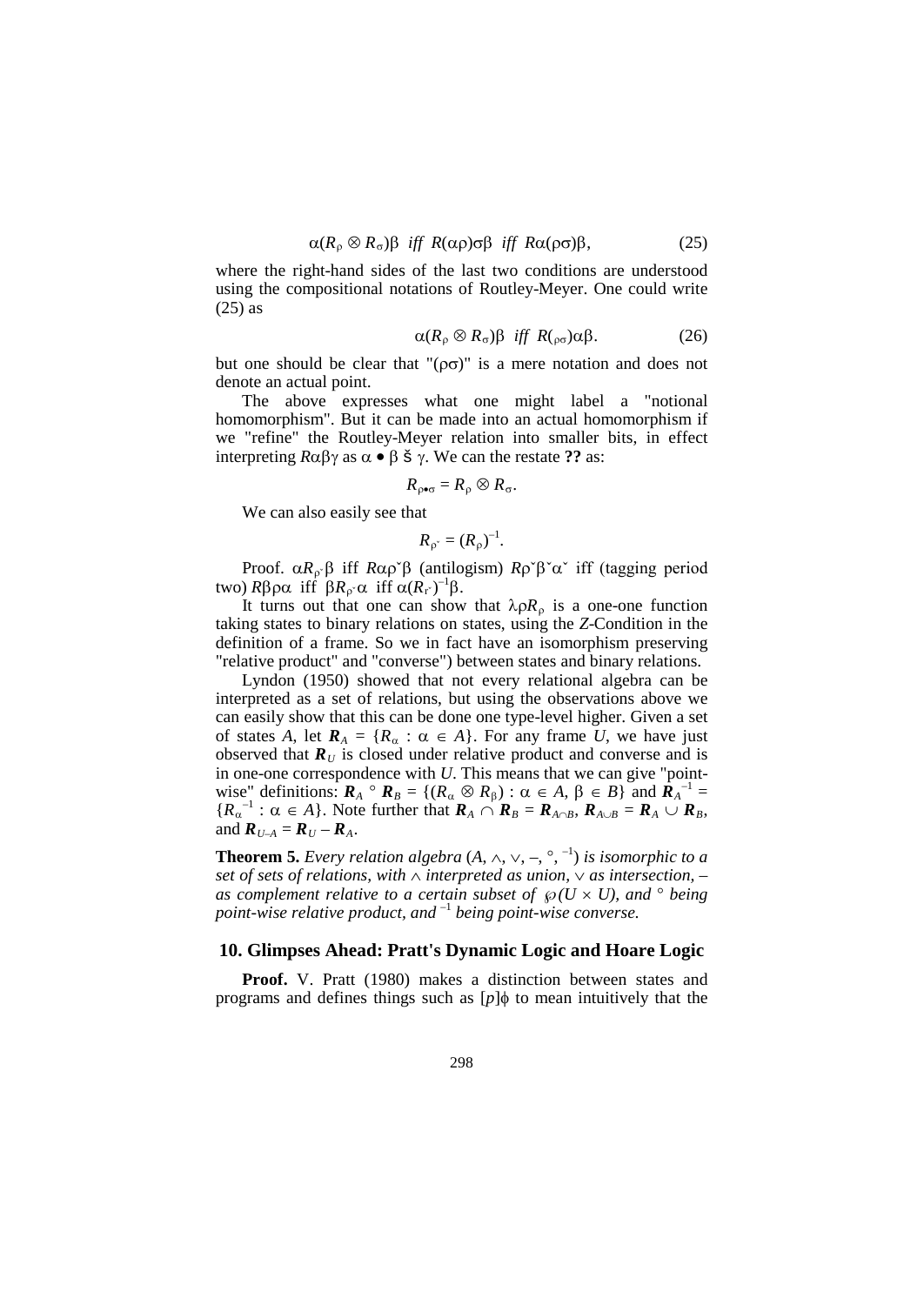sentence  $φ$  is true of every *state*  $α$  that arises while the *program*  $p$  is executing.

In symbols we express this as

$$
\chi \parallel [p] \phi \; \text{iff} \; \forall \beta (\chi R_p \alpha \Rightarrow \beta \parallel \phi), \tag{27}
$$

where  $\chi R_p \alpha$  is read "the state  $\alpha$  is accessible from state  $\chi$  by running the program  $p$ ". Note that  $R_p$  is an accessibility relation indexed by the program *p*. Pratt assumes a non-deterministic notion of computation or else this could be replaced by the notion  $p(\gamma) = \alpha$ .

As we have seen, any state  $\rho$  can be thought of as determining an accessibility relation  $R_p$ . Note this is "rho" not "pee" – we are talking about a *state* and not a *program*. Pratt's dynamic logic has accessibility relations indexed by programs. A state can be viewed as an assignment to variables (storage location) of the values 0, 1. If we focus on the substate where the program is stored we get a partial assignment. Since thus a program can be viewed as a partial state, using ρ in place of *p* generalizes Pratt.

Another way to go is to look at a program as not a single (partial) state but rather as a set of states (intuitively the set of states that implement the same program). This suggests we write 27 in an untyped way, replacing the single state ρ with a set of states (a proposition) *B*. We can then rephrase the above as:

$$
\chi \Vdash [B]\phi \text{ iff } \forall \alpha, \forall \rho \in B(\chi R_p \alpha \Rightarrow \alpha \Vdash \phi),
$$

and we can rephrase this further, replacing the proposition B with the sentence  $\varphi$  that expresses it:

$$
\chi \parallel \vdash [\psi] \phi \text{ iff } \forall \alpha, \forall \rho \in |\psi| \ (\chi R_{p} \alpha \Longrightarrow \alpha \parallel \vdash \phi),
$$

where  $|\psi| = B = {\beta : \beta ||\psi}.$ 

Another possible application of ternary frames is to Hoare's (1969) "Logic of Programs", but we only mention this here. It would also be nice to model action algebras (cf. Pratt (1991)).

#### **REFERENCES**

- 1. *Anderson A.R.*, *Belnap N.D.* and *Dunn J.M.* et al (1992), Entailment: The Logic of Relevance and Necessity, vol. 2, Princeton University Press (Princeton).
- 2. *Barendregt H.P.* (1981), The Lambda Calculus: Its Syntax and Semantics, North -Holland Studies in Logic and the Foundations of Mathematics, 103, (Amsterdam) Elsevier Science Publishers (Amsterdam).
- 3. *Barwise J.* (1993), "Constraints, Channels, and the Flow of Information", in Situation Theory and its Applications, ed. by S.Peters and D. Israel, CSLI Lecture Notes, vol. 3, University of Chicago Press (Chicago).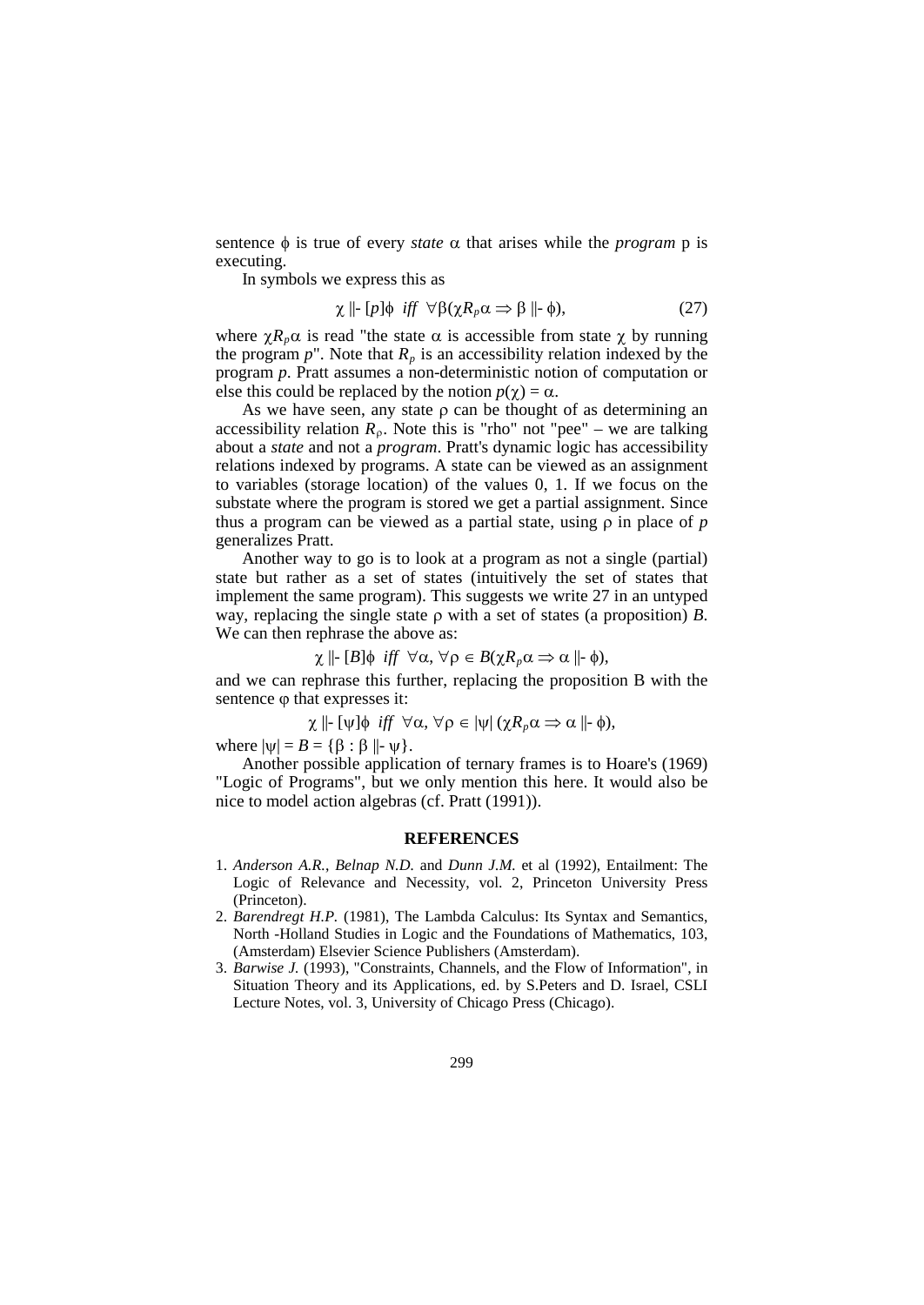- 4. *Bialynicki-Birula A.* and *Rasiowa H.* (1957), "On the Representation of Quasi-Boolean algebras", Bulletin de l'Acadfiemie Polonaise des Sciences, 5, 259-261.
- 5. *Bishop P.* (1986), Fifth Generation Computers,. Ellis Horwood Limited (Chichester, England).
- 6. *Boole G.* (1847), Mathematical Analysis of Logic, London, 1847.
- 7. *Burks A.W.*, *Goldstine H.H.* and *Neumann J. von.* (1963), "Preliminary Discussion of the Logical Design of an Electronic Computing Instrument",. in Taub, A. H., editor, John von Neumann Collected Works, The Macmillan Co.(New York), Volume V, 34-79.
- 8. *Church A.* (1941), The Calculi of Lambda Conversion, Princeton University Press (Princeton).
- 9. *Curry H.B.* and *Feys R.* (1972), Combinatory Logic, vol. I, North-Holland Publishing Company (Amsterdam).
- 10. *Dunn J.M.* (1991), "Gaggle Theory: An Abstraction of Galois Connections and Residuation with Applications to Negation and Various Logical Operations", Logics in AI, Proceedings European Workshop JELIA 1990, ed. J. van Eijck, LNCS 478, Springer-Verlag (Berlin).
- 11. *Dunn J.M.* (2001), "A Representation of Relation Algebras Using Routley-Meyer Frames", forthcoming in Logic, Language, Computation: Essays in Honor of Alonzo Church, eds. C. A. Anderson and M. Zeleney, Kluwer Academic Publishers (Dordrecht).
- 12. *Dunn J.M.* and *Meyer R.K.* (1997), "Combinatory Logic and Structurally Free Logic", Journal of the Interest Group in Pure and Applied Logic, 5.
- 13. *Fine K.* (1974), "Models for Entailment", Journal of Philosophical Logic, 3, 347-372.
- 14. *Gärdenfors P.* and *Makinson D.* (1988), "Revision of Knowledge Systems Using Epistemic Entrenchment", in Proceedings of the Second Conference on Theoretical Aspects of Reasoning about Knowledge, ed.M. Vardi, Morgan Kaufmann (San Francisco), 83-95.
- 15. *Geach P.T.* and *Black M.* (1960), Translations from the Philosophical Writings of Gottlob Frege, Basil Blackwell (Oxford).
- 16. *Hoare C.A.R.* (1969), "An Axiomatic Basis for Computer Programming, Communications of the ACM, 12, 576-585.
- 17. *Lyndon R.C.* (1950), "The Representation of Relation Algebras", Annals of Mathematics, ser. 2, 51, 707-729.
- 18. *Maddux R.* (1991), "The Origin of Relation Algebras in the Development and Axiomatization of the Calculus of Relations", Studia Logica, 91, 421-455.
- 19. *Meyer R.K.* (1979), "A Boolean Valued Semantics for R", Research Paper no. 4, Logic Group, Research School of Social Sciences, Australian National University, Canberra.
- 20. *Meyer R.K.* and *Routley R.* (1972), "Algebraic Analysis of Entailment", Logique et Analyse, n.s., 15, 407-428.
- 21. *Meyer R.K.* and *Routley R.* (1973), "Classical Relevant Logics (I)", Studia Logica, 32, 51-66.
- 22. *Pratt V.*, "Six Lectures on Dynamic Logic", Foundations of Computer Science III, part 2, Mathematical Centre Tracts (Amsterdam), 109, 53-82.